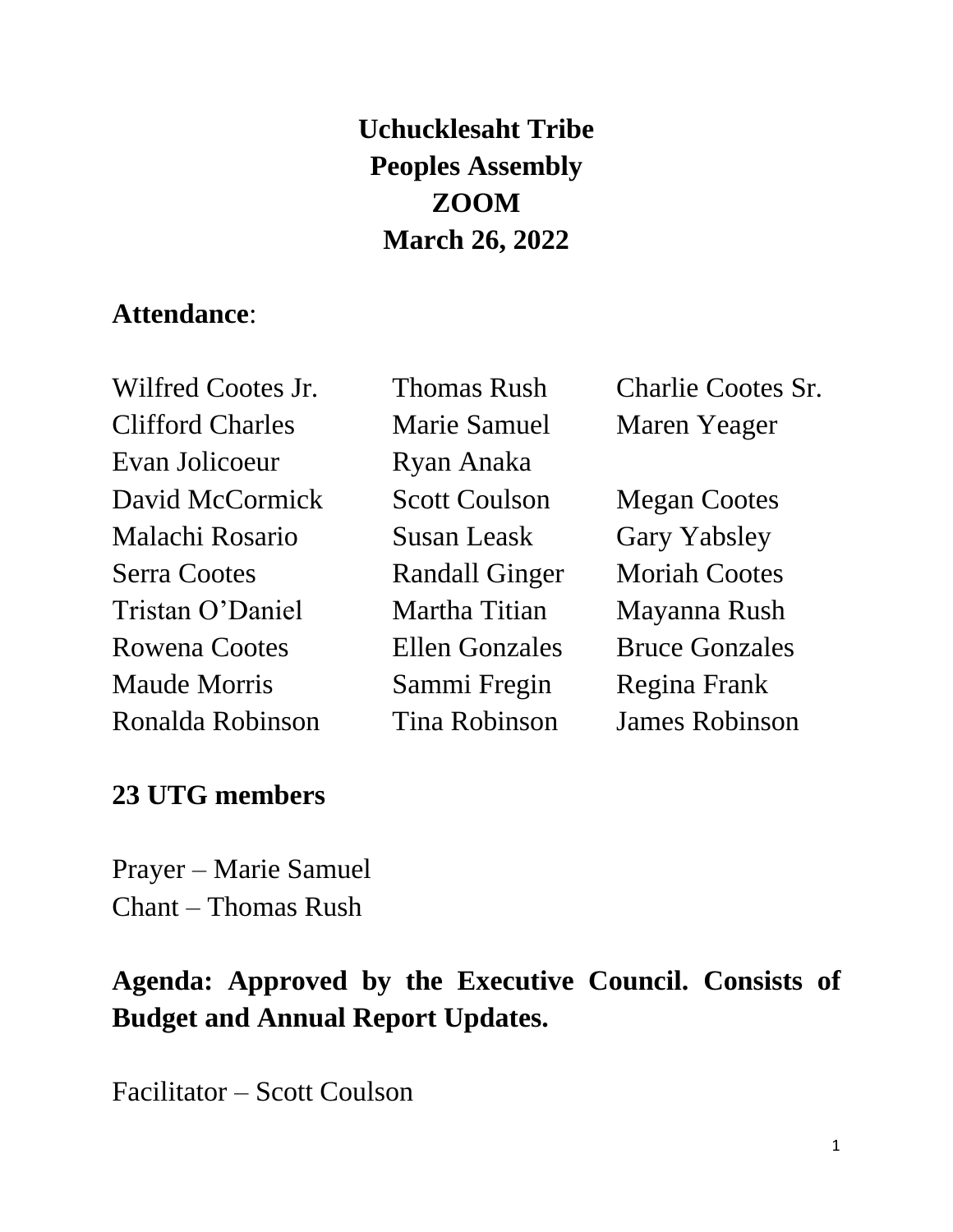Moderator – Wilfred Cootes Jr.

Introductions by facilitator and moderator.

### **Budget: Three Year Financial Plan 2022/2023**:

In a fantastic financial position and building a good future for UTG.

First Slide – you will find this in the budget  $act$  – list of each of the departments. These are the revenues.

**New Funding:** New Fiscal Finance Agreement Negotiated and Signed. Federal Financing now at \$5.1million must be used for administration of services and Governance

BC Gaming Revenues– 20 year agreement paying all First Nations in BC a portion of BC Gaming Revenues. UTG negotiated agreement at approximately \$480,000 per year for 20years, will be down in 2022 due to Covid 19

Negotiated to have the Treaty Loan paid back that was paid by UTG over the past 8 years Amounts to \$2.1 million. Pay back terms in this years Federal Budget

GAP Closing Funds: Applied for and Received \$2.7 Million in funding for the UTG GAP Closing Project Phase 3

**Question**: What does GAP mean?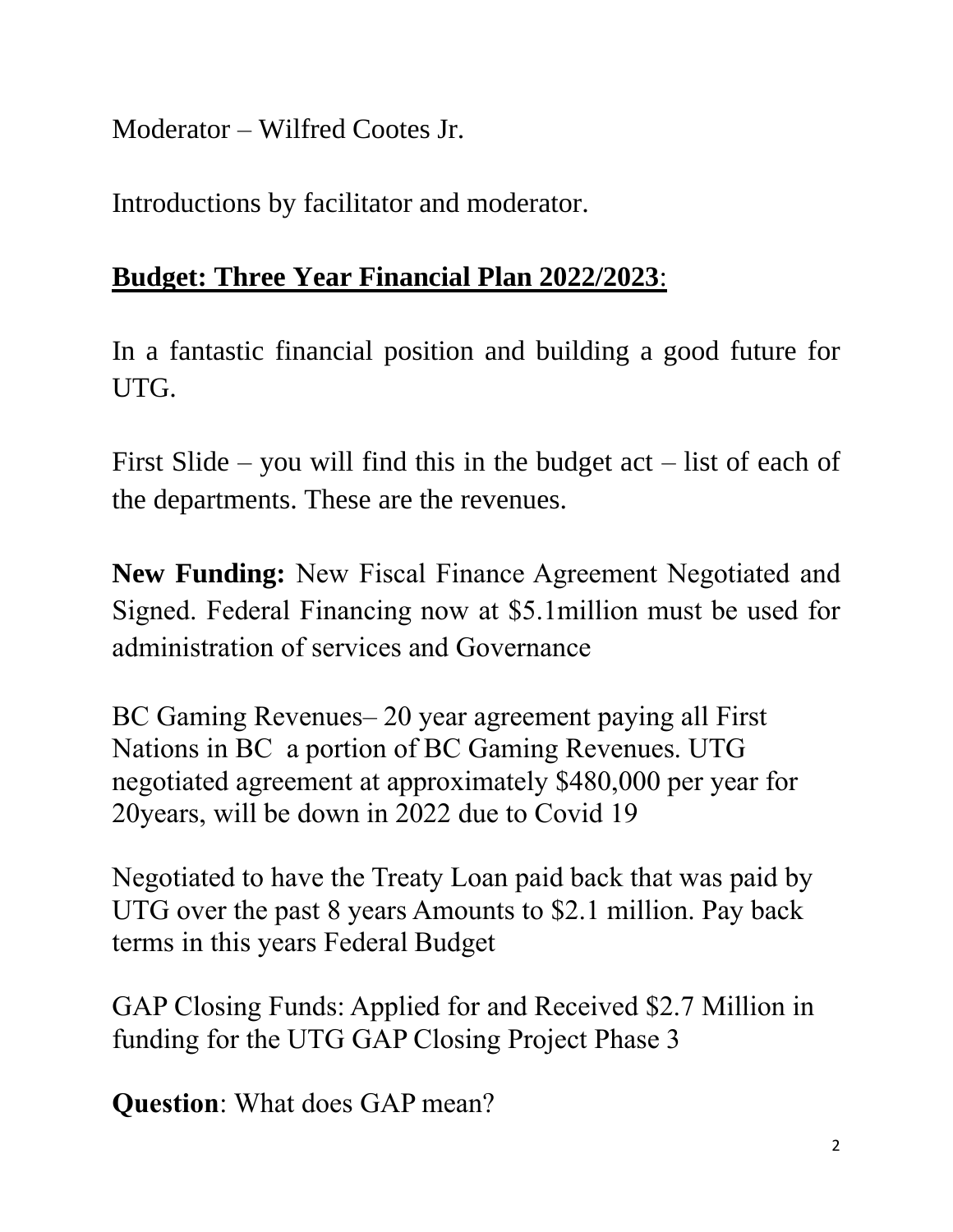**Answer**: It's the actual name of the fund. They wanted to close the gap of need for homes. Replaced homes that were condemned. We applied for that funding.

Child and Family Services Prevention Project Funding of \$491,000 per year going forward.

# **Administration:**

SSI Grant Funding for Administration \$134,000

Increase Rent Revenue to anticipate Redford School lease from NTC this year to \$300,000 in second year \$320,000

Increase in Audit Fee cost due to new Economic Development entities and new Gaming Revenue Audit to be done yearly from \$85,000 to \$100,000

Increase in Bank Charges from \$6,500 to \$7,000

Increase in Insurance from \$20,000 to \$24,000

Increase in expenditures due to increase in rent paid for Thunderbird Building and added Nucii Building from \$320,000 to \$400,000

Increases to supplies and telephone for new building due to more locations to supply and service \$60,000 to \$70,000

Increase for supplies from \$80,000 to \$100,000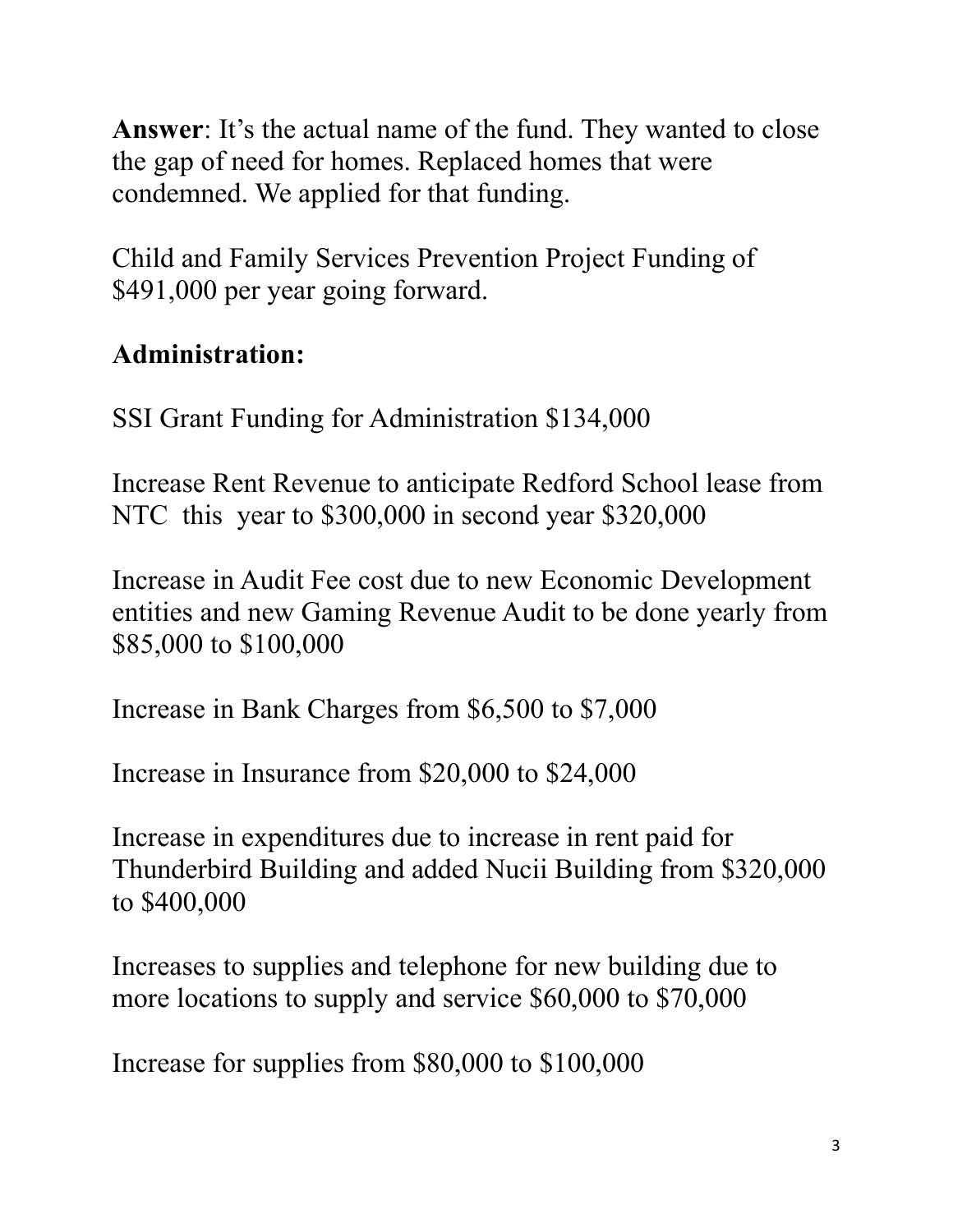Increase in overall Wages from \$576,000 to \$679,000 due to funding for one position paid by new grant

Overall Administration Budget up \$35,000

**Council:** Overall Council Budget down \$50,000

Decrease Legal Expenses to \$50,000 from \$70,000 Honorarium increase of \$4,000 total COLA Local Travel and Reading to remain the same Decrease in supplies for FTA Council members, computers Most line items remain the same Decrease in Council travel due to Covid 19 Decrease for Inter-Governmental relations to \$5,000

#### **Numerous Departments:**

**Elections**- Total Budget \$3,000 for election this year, in case there is a by-election

**Peoples Assembly** –Meeting Costs remain down due to Covid 19 use of Zoom for meetings

Increase in Honorarium from \$40 to \$100 per meeting Door Prizes increased to \$10,000

**Citizenship and Enrollment-** overall budget down by \$4,000

**Education Services:** Created new Department for Post Secondary Education in 2021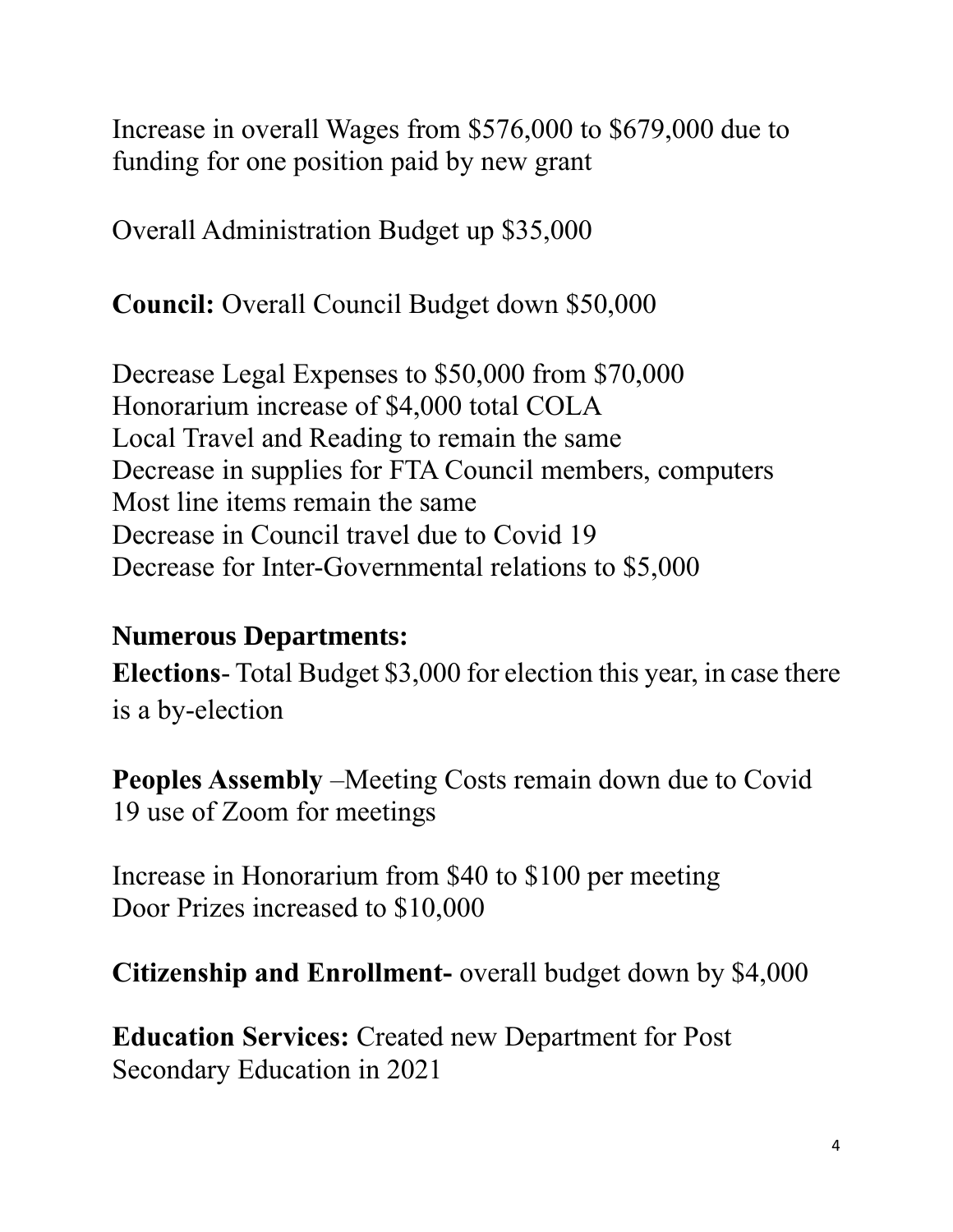Cancel NTC Services will hire UTG own F/T Education Coordinator to better track and assist our students savings of \$24,000/year = Wage increase in this department and Post Secondary Department to cover wages

Increased Education budgets for:

Student Books and Supplies \$13,000 to \$26,000 Student Allowances \$20,000 to \$25,000 Student Awards/Grad \$5,000 to \$10,000 Student Scholarships \$3,500 to \$5,000 Student Activities to stay at \$20,000 Student Transport to stay at \$5,000

Budget amount for student workshops moved to Post Secondary to have create our own Career Fair

**FNESC**: Maintained budget on Christmas Party and Community and Parental Engagement need to see what we do due to Covid 19

#### **Post Secondary Education:**

Post Secondary Education amount increase from \$125,000 in 2019 to \$250,000 in 2020 to \$300,000 in 2021 and remain the same. To include USA citizens

Adult Training increase from \$20,000 to \$40,000 to Include USA citizens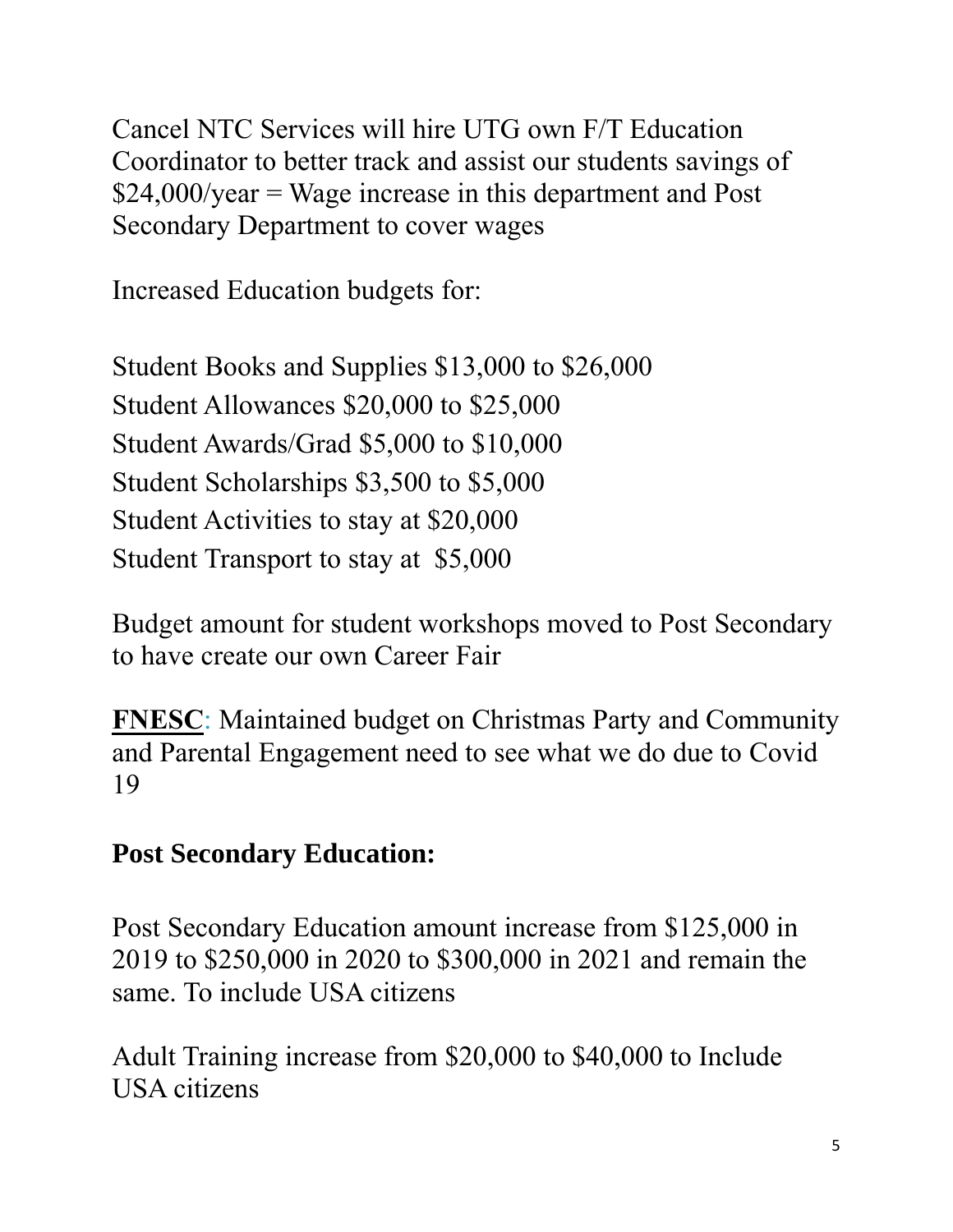Career Fair budget \$20,000

**Health Services:** Cancelled NTC Health services, hired UTG own public health nurse to work with UTG citizens only; savings of \$86,000

Increased Funeral Expense - \$10,000 - \$15,000

Increased Elders monthly allotment from \$500 to \$550. Budget increase from \$180,000 to \$225,000 includes USA citizens

Elders Gathering increased to \$20,000 for more events

Medications and Supplies increase from \$50,000 to \$70,000 Special Needs Increased \$15,000 to \$20,000 Supplies increased from \$10,000 to \$15,000 Treatments increased from \$10,000 to \$15,000

New Line item for Mental Health and Harm Reduction of \$50,000

Health and Wellness strategy \$40,000

Hiring P/T Outreach Worker immediately Child and Family Prevention Project new staff positions which are fully grant funded through USMA for 2022/2023 and will continue into the future.

F/T Cultural & Family Support Worker F/T Cultural Support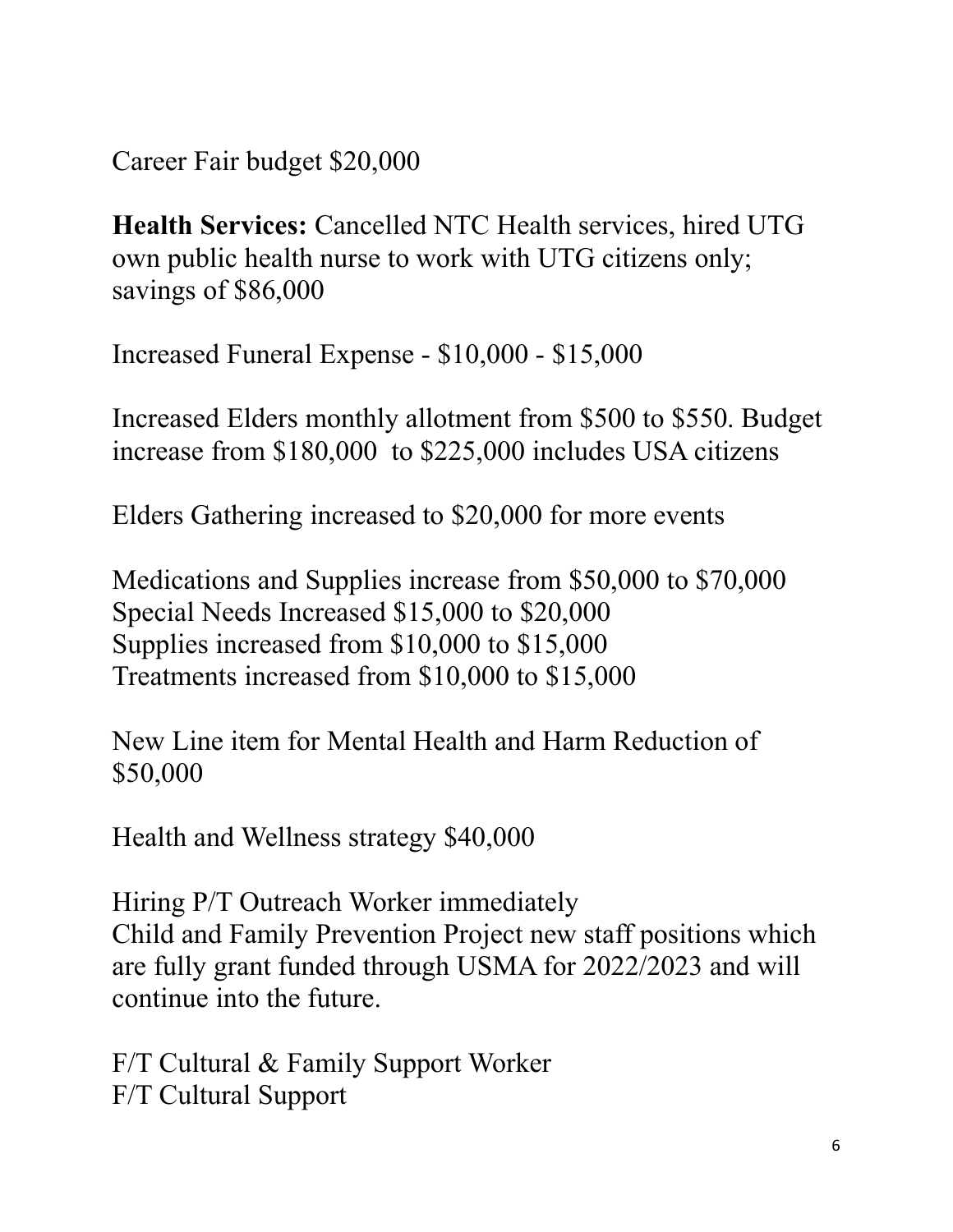F/T Men's Wellness Worker F/T Clinical Counsellor F/T Prevention Team Lead

All positions include 100% wage and benefit, travel, supplies and materials, programming, and Professional development funding

**Nursing:** Created new Department "Nursing" as we now have a full time Uchucklesaht Health Nurse

New Accounts: Medications and Supplies \$10,000, Repairs to Nursing Clinic \$10,000: Special Needs \$10,000: Travel Staff (travel to visit members in other cities) \$10,000: Treatments \$10,000

**Social Development:** Social Assistance Budget doubled to \$20,000

New Account for funding for a Homeless Strategy for Uchucklesaht Citizens \$25,000

**Family and Child Services**: Increased Picnic budget at \$30,000 Increased Travel for Children in Care to \$5,000 New Account Staff travel for travel to village, and other communities \$70,000 Fully grant funded

Supplies for travel \$45,000 fully grant funded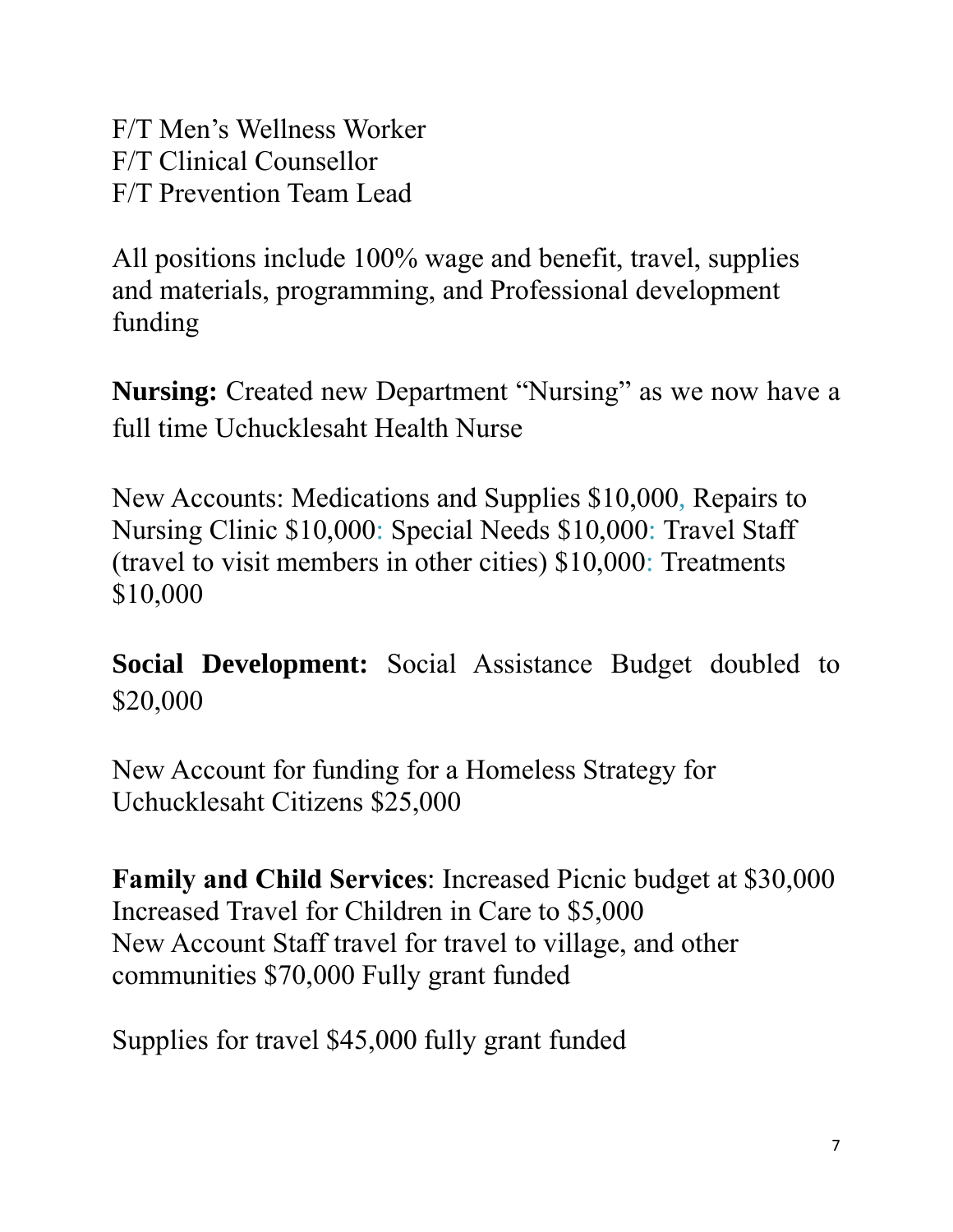Prevention Activities for drug and homeless increaded from \$30,000 - \$80,000 funded Increase to swim tickets now for all recreation

**Medical Travel:** Proposed to double Medical travel and meal rates to ensure Uchucklesaht Citizens are well compensated for medical travel increased to \$60,000

Additional increase as NTC travel rates are lowering what is paid for mileage – UTG to cover the decrease

**Culture & Heritage:** Budget for a Canoe & pole Carving \$100,000

Increase to supplies to assist with additional programming from \$13,000 - \$25,000

Cultural Activities budget doubled to \$50,000 to increase cultural activities in new building

Creating a carving centre at Nucci Building Hiring new F/T Cultural Coordinator fully grant funded

Increased contracted services from \$25,000 to \$30,000

**Marine & Transportation:** Purchased a 14 passenger vessel will keep smaller vessel in village for emergencies

Twice weekly village runs (Monday and Fridays) but are budgeting for daily runs once required for possible school runs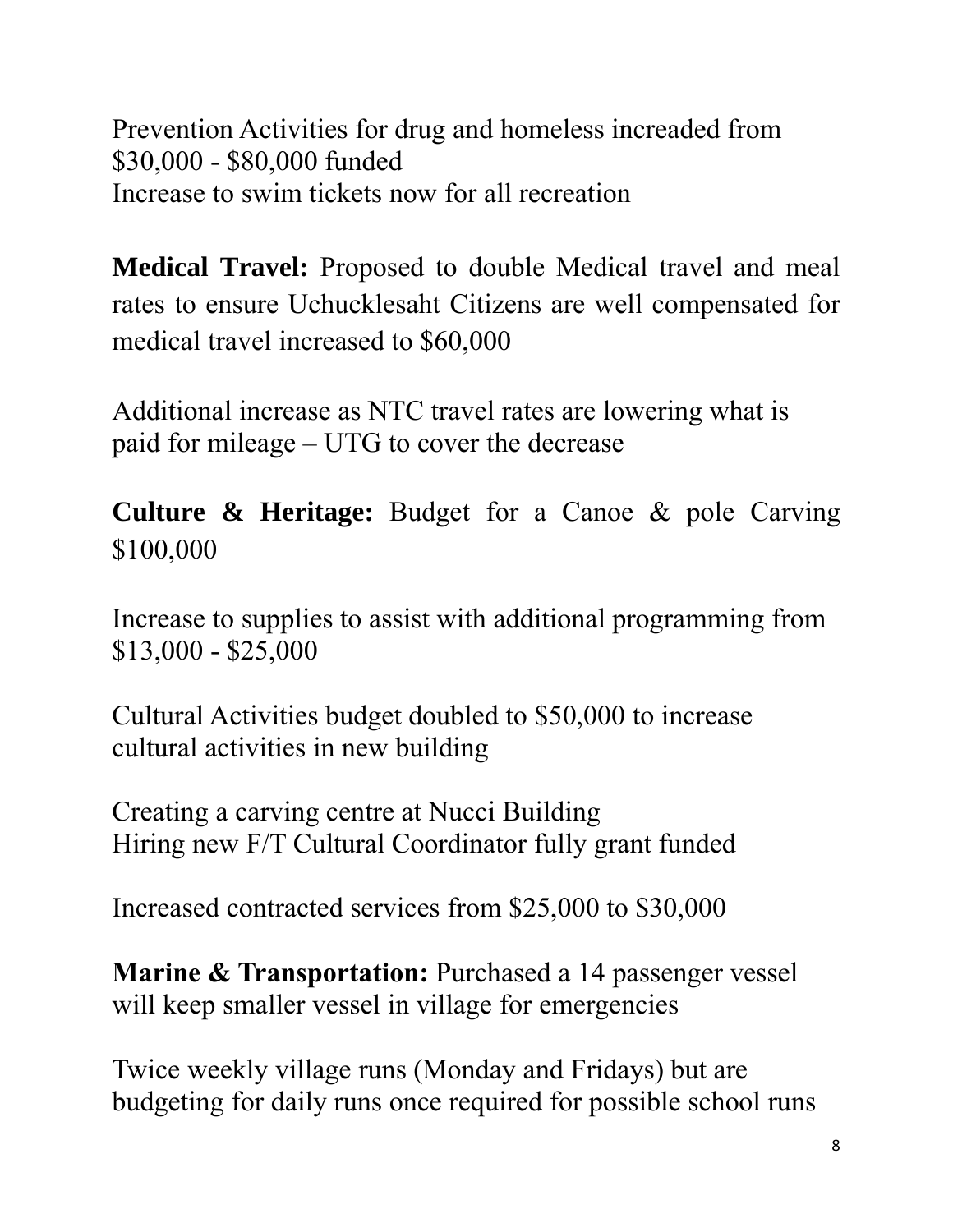Fuel \$156,000 and Contract Services \$71,500 to support daily village runs once needed

Repairs to Transport increase from \$12,500 to \$15,000

Purchasing a new skiff to replace old that is cracked, outfitting used smaller skiff for clam and oyster harvest

New Department called Salish Sea Initiative later with more vessels funded

**Village Operations:** Maintaining or Increasing all Budget line Items for Village Operations

Increased propane fuel budget to \$4,200 Insurance increase to \$44,000 to cover increased value of assets and the new homes Utilities Increase to \$35,000 to cover new homes

Increase in Roads and Bridges to hire a scaler and faller to remove danger trees and rocks on new road to village \$5,000

Small tools increase to \$3,000 Increase to Maintenance of dock for new electrical upgrade to \$5,000

New Account for Information and Technology Maintenance due to increased cost to maintain internet services in village \$5,000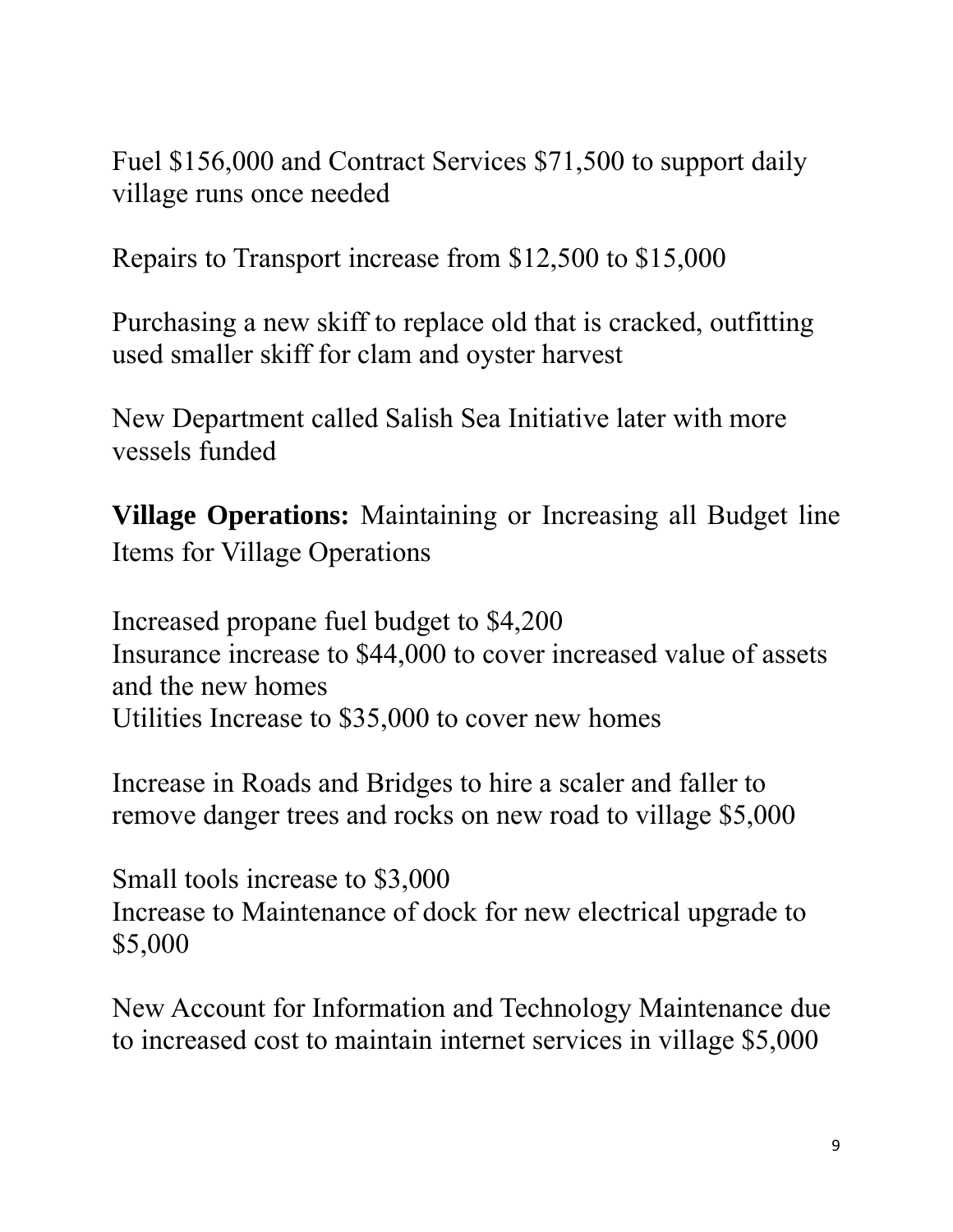New Internet System for Village \$50,000 working on a Internet HUB from BC

Waste removal increase to Septic Maintenance Plan \$10,000 to increase for maintenance on new system

**Water Sampling:** Continuing with FNHA Water Sampling Protocol

**Rentals:** Cabin Rentals, Thunderbird House , Six-plex and Mobile Home, Maintenance House Rental Income \$75,000 revenues

Insurance increase from \$11,000 to \$15,000

Repairs and maintenance \$50,000

Capital upgrades to Uchucklesaht Inlet Cabin to include solar system

Thunderbird House to receive capital work for trails Wind and solar power Communications improvement \$5,500 Contract Wages - \$3,500 General Maintenance on all facilities

**Treaty Right Fishery:** Not utilizing commercial Houchuklis Lake Sockeye allotment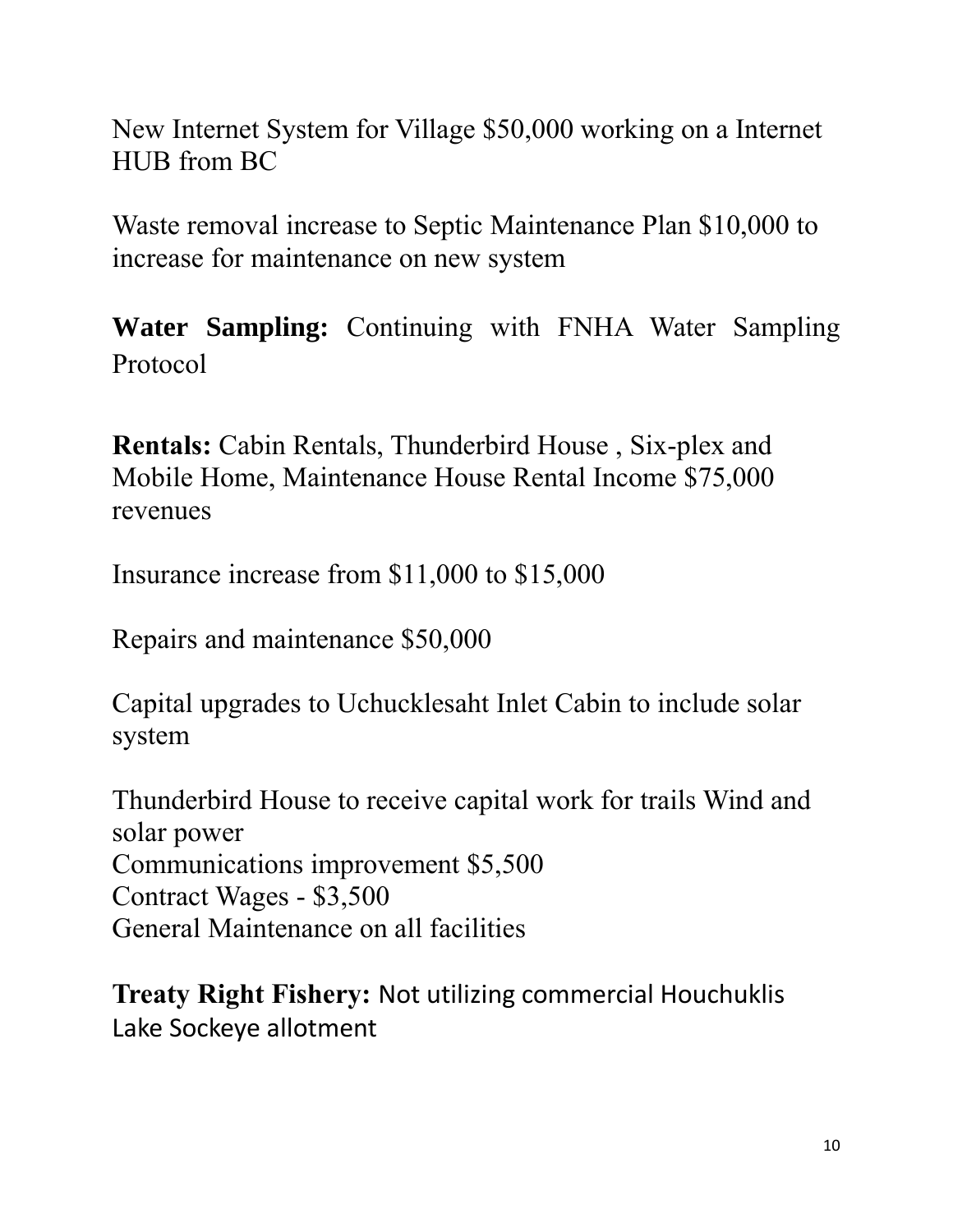Increasing budget for catch costs & processing, to ensure fish distribution to citizens from \$212,000 to \$235,000 (targeting buying fish so as to provide over our allotment)

Budgeting to expand species to be included for fish distribution to include prawns, herring roe, herring meat, mussels, prawns and crab

Included wages and travel costs to deliver more fish to out of town citizens

**Aquiculture Operations:** Renamed Department from Shellfish to Aquiculture Operations**.** Entered into a kelp farming project with Cascadia

New Accounts to include: Fuel \$1,500: Supplies \$1,000: Contract Services \$4,000: Transportation \$2,000

**Otolith Testing:** Maintain contract with NTC and DFO for testing , to contract with UTG Citizens

**Salish Sea Initiative Funding:** New department to cover the two year fully funded program of purchasing equipment and new positions to work in research, analyzing ad protecting our ocean environment.

\$806,904 funded in 2021 \$854,503 funded in 2022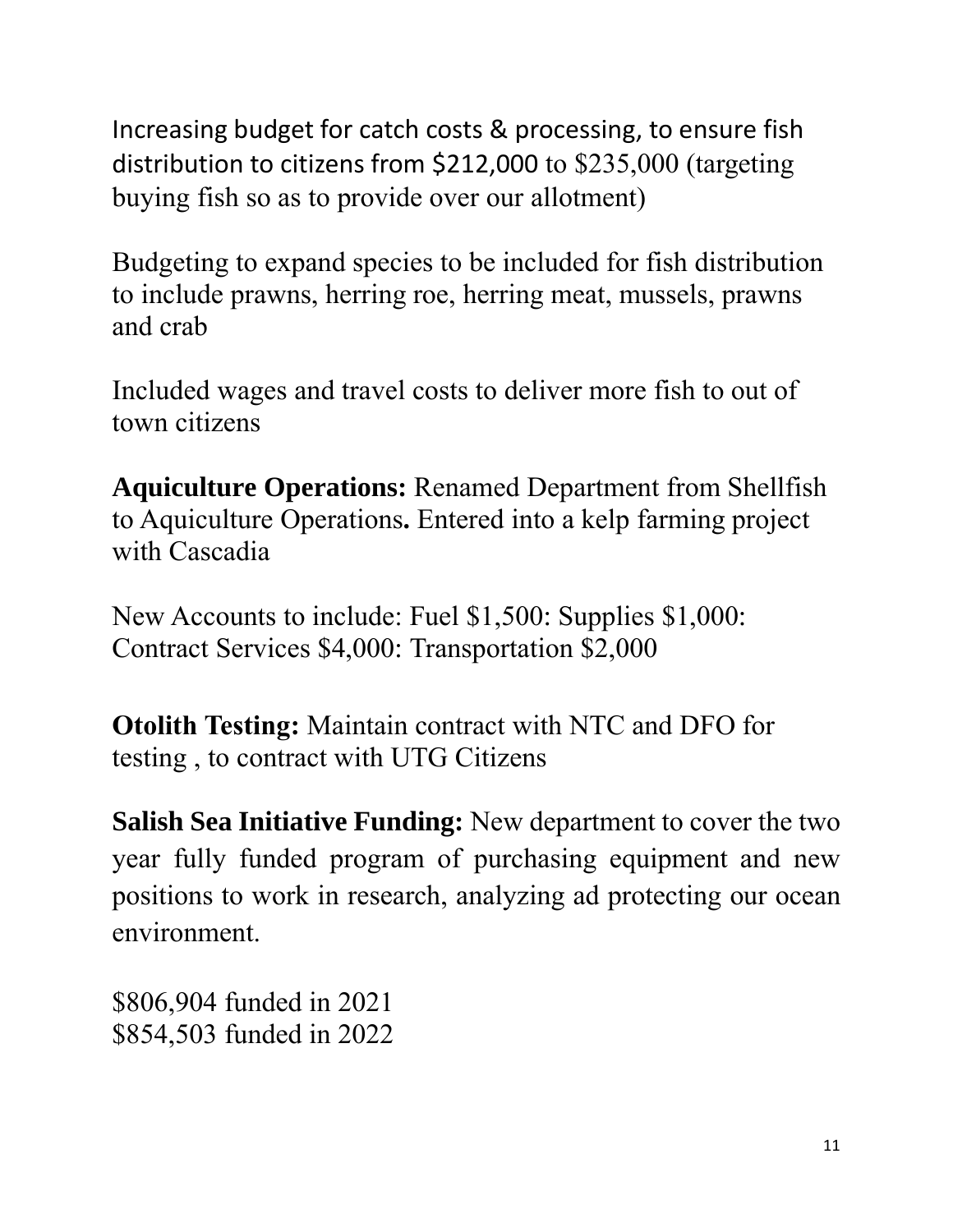Equipment to include landing craft, underwater rover, drone, atv trailer, GPS, etc

Funds include fully funded wages and administration and supplies

**Community Garden:** New Department to for fully grant funded community garden

Grant funding to include Garden coordinator and wages for workers

Funding to include funds for Elders meetings at garden Supplies, lease, and utilities

New products to be grown in 2022

**Economic Development:**New Economic Development Manager Hired wages funded by Grant funding

Planning for more trails in Parks and Thunderbird House installation of solar and wind power

Bottle plant for Thunderbird Spirit Water opened in 2021 Covid has slowed sales, new social media and marketing plan being developed, negotiations with major hotel chain

Currently two UTG members employed more to come

*The Thunderbird* is full and running, motel units up and running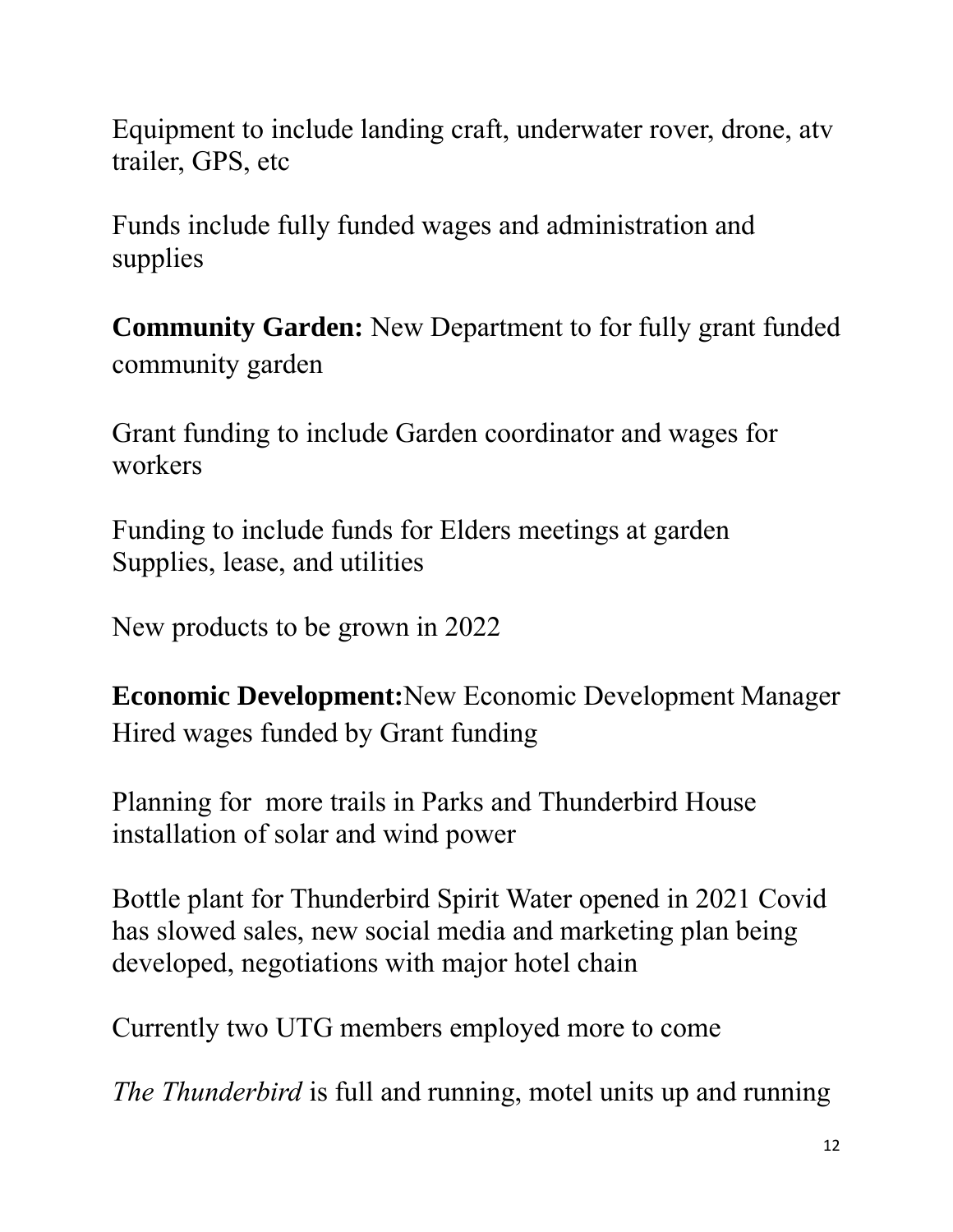Nucci Building full and paying for itself with revenues

Consulting Fees for Economic Development \$125,000 Well Drilling program/Green Power Analysis of all UTG Buildings and Assets

**Forestry:** Amount from Forestry greatly reduced to only complete projects that are small and easily attained

Contractor Fees directly discounted from Revenues

Forestry Manager Fees under Contract Wages

Net Revenues utilized for Economic Development Initiatives

**Resource Revenue Sharing:** All revenues deposited into Qacca Settlement Trust

**Government Revenue Sharing:** Revenues: Treaty Loan Repayment \$400,000: BC Gaming Revenues \$350,000: BC PST Sharing \$10,000: BC Gaming reduced due to Covid

**Health and Wellness Program: \$450,000** - Continue to provide Health and Wellness funds to all citizens raised from \$1,000 once per year to \$500 every three months. \$2,000 total per citizen.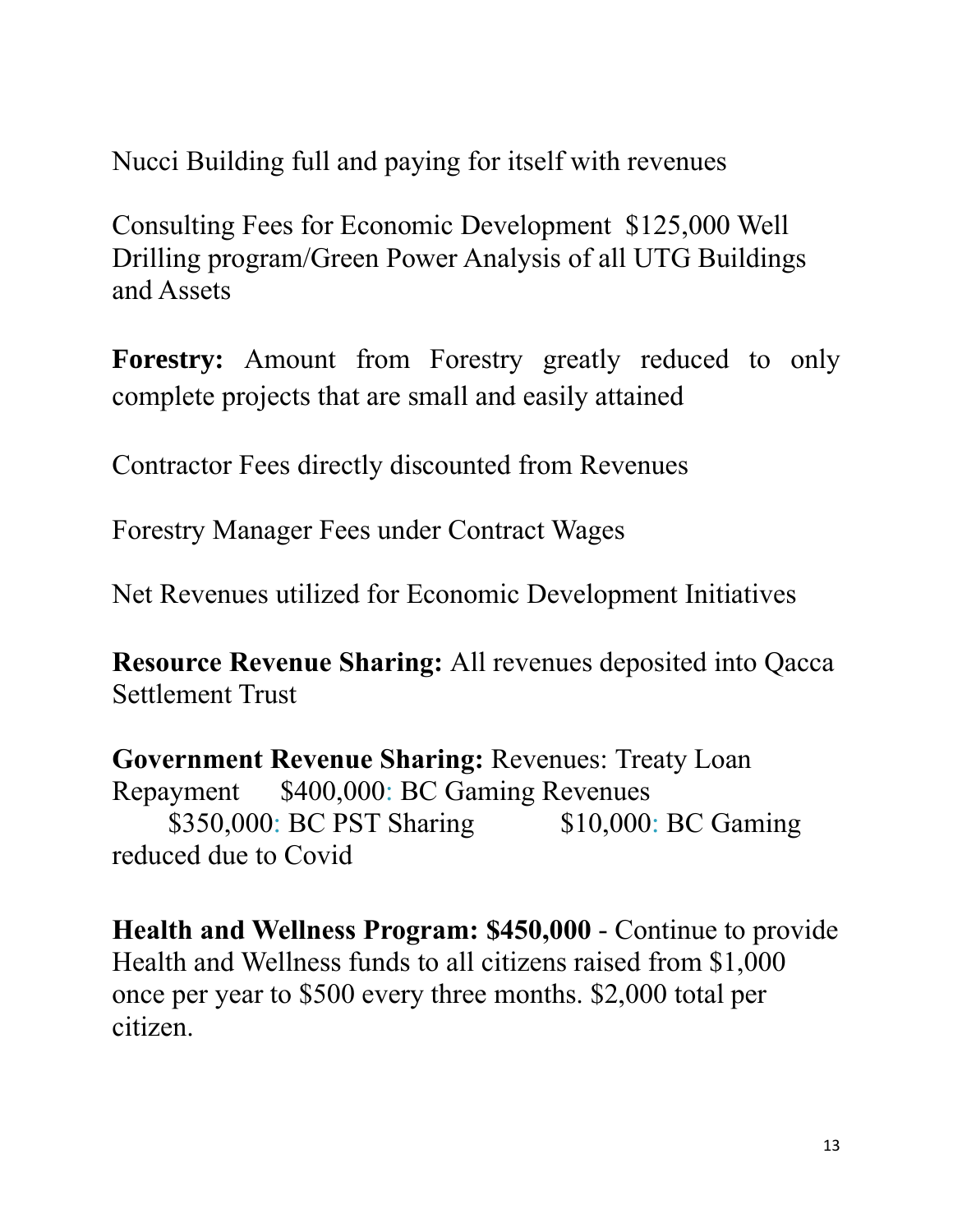**Land Use Planning:** Consulting Fees for the Planning process for the Village GAP Closing project Geotechnical Consultant, Planner, Civil Engineer - \$30,000 Will complete update to the Official Community Plan and Zoning Act

Mapping GIS - \$15,000 Publishing - \$2,500 Legal \$10,000

**Emergency Preparedness:** Budget to re-supply the emergency kits in village \$5,000

Full Update to the Emergency Response Plan Communications Plan for the Emergency Preparedness Plan with infrastructure purchase \$5,000 Training - \$3,000 Legal - \$4,000 Supply the Emergency Tsunami Accommodation Trailer

**Resource Management:** New Department to ensure Resource Management is protected

Accounts to include: Consultant (Deer Surveys) \$7,500: Contracted Services \$7,500: Fuel \$2,500: Legal \$2,500: Meetings \$1,000: Rentals \$1,000: Repairs and Maintenance \$1,500: Small Tools \$3,500: Supplies \$5,000

**Implementation Activities:** Maa'nulth Treaty Society Common Costs including Negotiation of Fiscal Finance Agreements with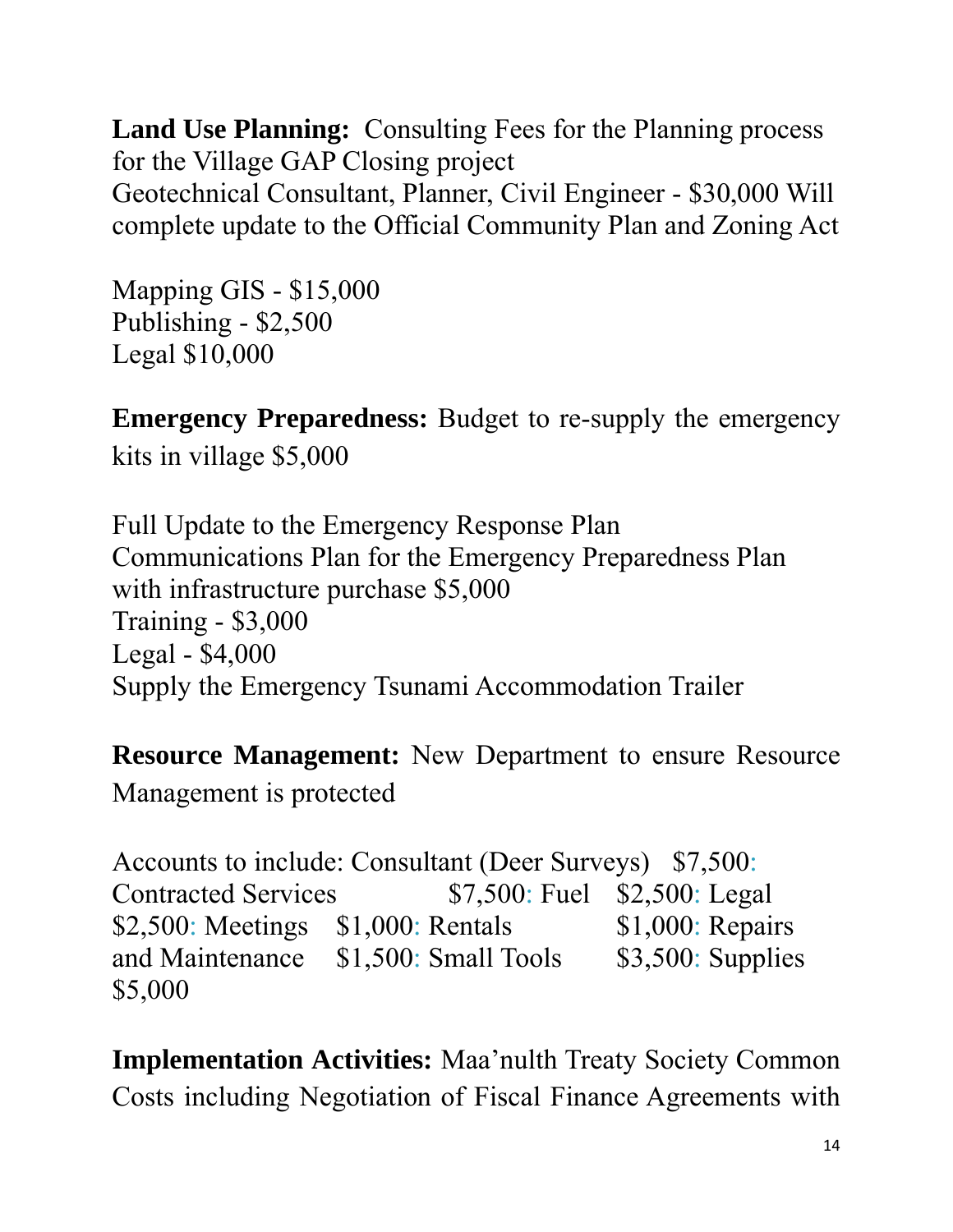Federal Government and Province and other common projects (Ground Water Project, Fisheries negotiations, and Legal): \$590,000

Trans Mountain Pipeline, Roberts Terminal, and numerous other negotiations continuing

Negotiated a long term funding (5 years) of \$200,000 per Maa'nulth Nation to fund the Maa'nulth Treaty Society projects.

**Investments:** Settlement Trust – Long Term Funding Ended in 2019**:** Implementation Fund – Long Term Funding Ended in 2020 Resource Revenue Sharing - \$90,000

#### **2022/2023 is a balanced budget Capital Projects:**

Administration - \$30,000 computers Trail Building - \$30,000 Canoe & Pole \$60,000 Nucci Building Carving Room development \$140,000 Carving and Wood Working Tools - \$10,000 Solar Upgrade Thunderbird House and Cabin - \$30,000 Dock Repair Electrical - \$15,000 Village Internet System - \$50,000 Hot Water tank and furnace nursing station - \$12,000 Side by Side for Resource Management - \$25,000 Used Pickup Truck / Dump Box - \$20,000

A forty-foot canoe is being created over at the Nucii building.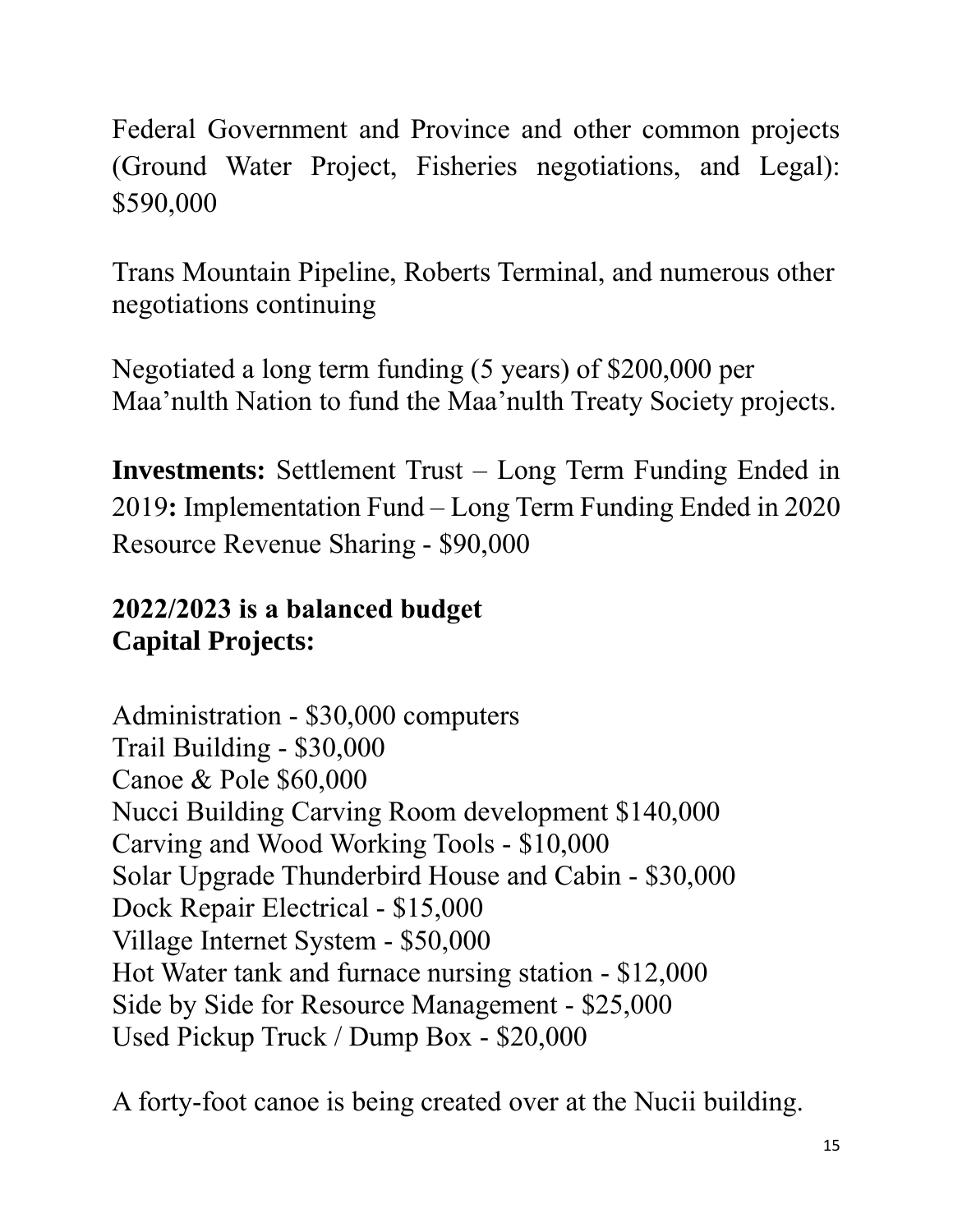**GAP Closing Infrastructure Project**: Project is to assess and replace historic family housing in the Village – 14 Historic Houses replaced in 2020 and 2021

Individual septic systems was replaced by a village septic field

#### **2022 Project to include a Wellness Center and a Long House**

**Question:** Do we have a gathering to celebrate this project? A potlatch or something? **Answer**: Yes, it is in the cultural budget.

**Motion #01**: Uchucklesaht Tribe Peoples Assembly reviews and accepts the Annual Budget 2022-2023 as presented. Moved: Carla Halvorsen Seconded: Thomas Rush (All in Favor  $-20$ ) *Motion Carried*

### **Annual Reports:**

#### **Director of Human Services Report - Health Department**

Immunizations – routine scheduled, influenza, shingles.

Health promotion through monthly newsletters to all citizens, variety of topics, such as mental health awareness, nutrition, physical activity, heart/cholesterol health etc.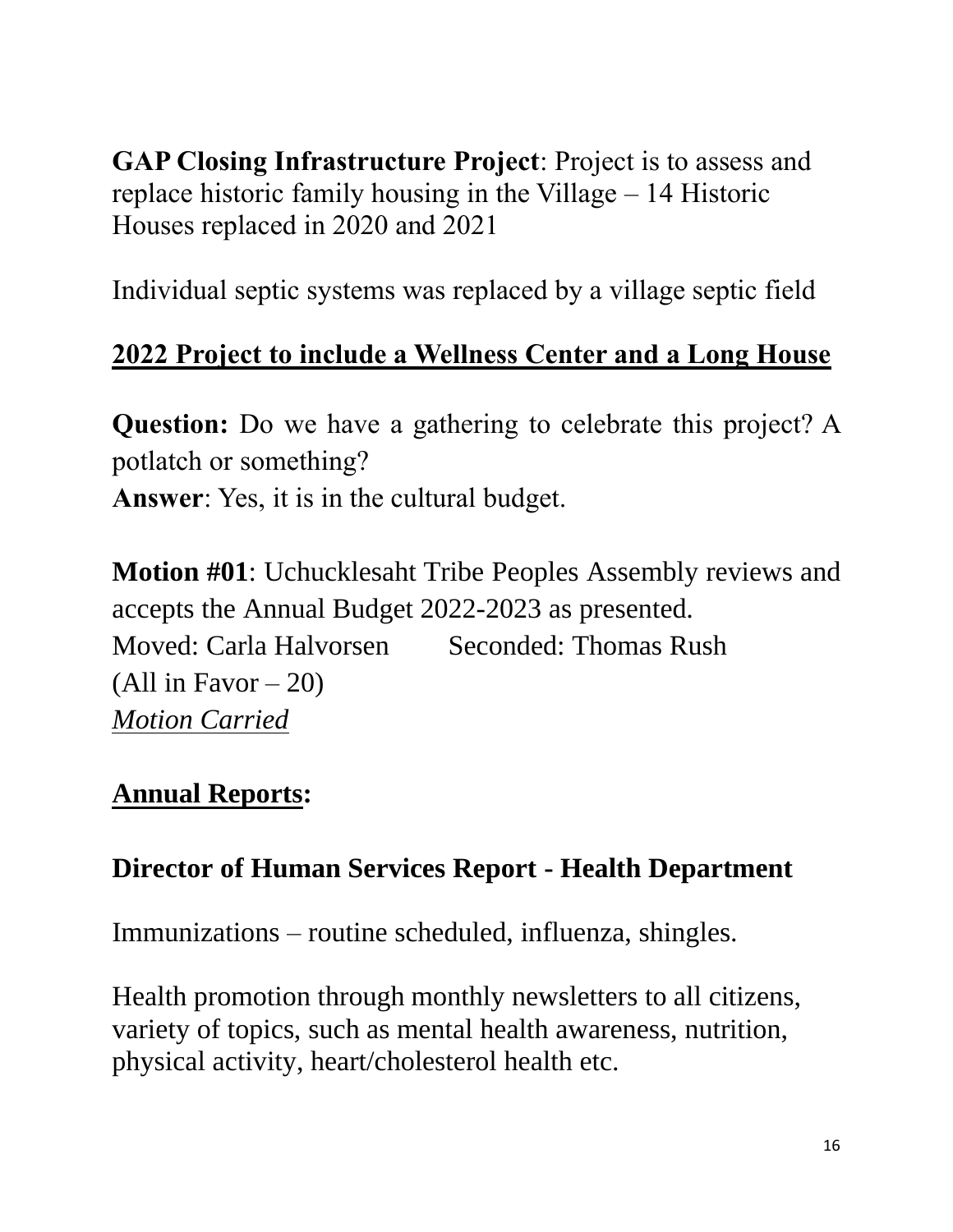Health promotion clinics such as kidney check program in partnership with FNHA and heart health clinic with UTG health nurse.

Medical appointment assistance to appointments such as Doctor's or specialists. Medication assistance such as information or how to use, as well purchase. Patient travel supports for citizens.

UTG Health Nurse collaborates with Island Health's multidisciplinary team to access services for citizens

UTG Health Nurse collaborates with FNHA for education opportunities to enhance services within the Tribe.

UTG Health Nurse works with the unhoused citizens offering support and access to services. As well as hampers with food, or everyday life supplies.

Check ins with Elders and citizens with health concerns on a monthly, and as needed basis.

Supporting citizens in accessing mental health services & treatment facility upon request Providing harm reduction supplies as needed to citizens who use substances

Patient Travel supports such as meals, milage and Accommodations during medical appointments.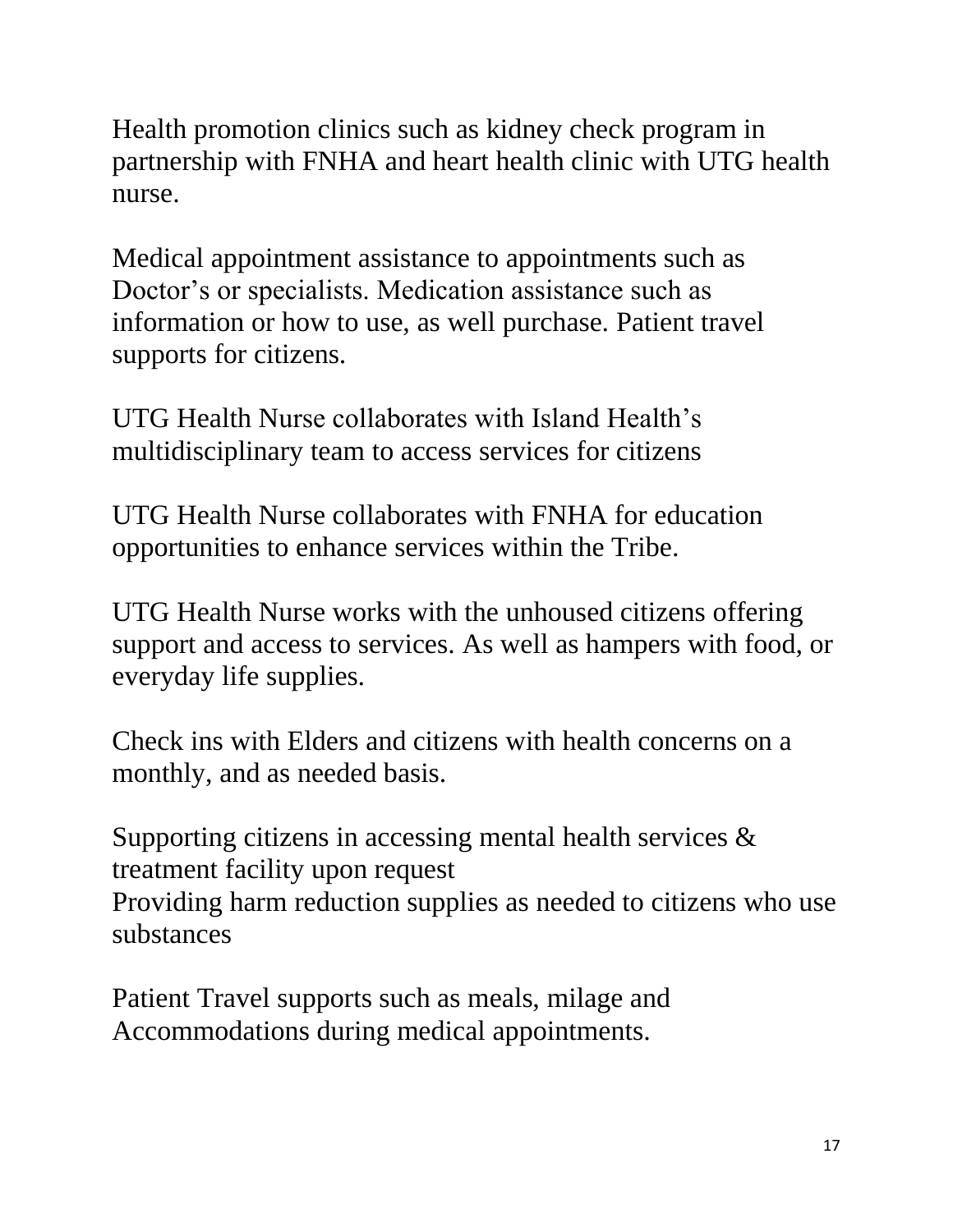Treatments such as foot care & wound care for elders requiring this assistance.

Providing support in accessing and providing directly Physio, Chiro, massage, lifeline – based on needs and requests.

**COVID-19 Response:** This year has been challenging with the ever-changing COVID-19 pandemic and response. UTG has provided support for our citizens and staff throughout the pandemic and ongoing. Some of these supports have been:

Rapid testing on site with UTG Health Nurse, or rapid test distribution to citizens requiring test kits.

Supports offered to all COVID-19 positive citizens, such as meal and isolation supports. Daily check ins from the UTG Health Nurse.

Monthly mask distribution to all Canadian Citizens during the mask mandates.

PPE packages delivered to local citizens on a monthly and as needed basis, includes masks, sanitizer, wipes or gift card for such.

COVID-19 immunization clinics provided to local citizens with UTG nurse at Nucii.  $1<sup>st</sup>$ ,  $2<sup>nd</sup>$  and booster doses given to age 18 plus. Pediatric clinic held for ages  $5-11$ , including  $1<sup>st</sup>$  and  $2<sup>nd</sup>$ dose. Clinic held as well for children 12-17. 8 COVID-19 immunization clinics held throughout the year.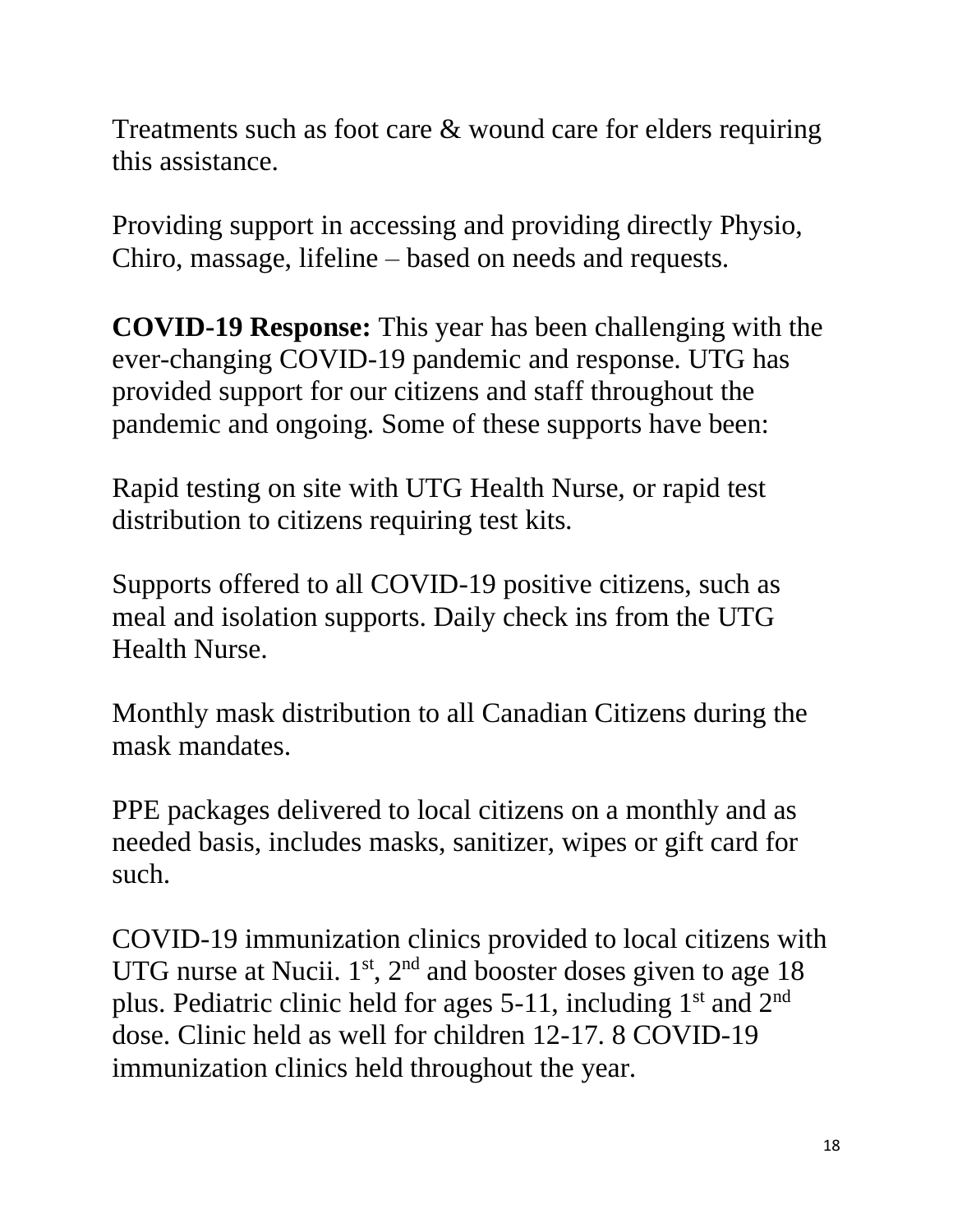COVID-19 info distributed to citizens on how to stay healthy and BC's regulations and steps taken during the pandemic.

**Social Development:** Social assistance for individuals living in the village who qualify based on application and family unit size.

Ongoing support for citizens in accessing and navigating social support in community

Providing ongoing support for Elders through monthly elders packages

**Housing:** Providing emergency temporary shelter for citizens in need

Supporting citizens in housing applications

Supporting citizens in accessing housing supports while in precarious situations or experiences of homelessness

**Child & Family Services & Prevention:** Ongoing support for families in working with Child Welfare organizations (eg. USMA). Assist and advocate for families and children in care With limits on gatherings due to COVID-19, there were only a few special events such as annual picnic and Winter wonderland

**Question**: I'm born in Canada but now live over in the USA. I'm not getting my medical/dental care over in Canada now. Dental is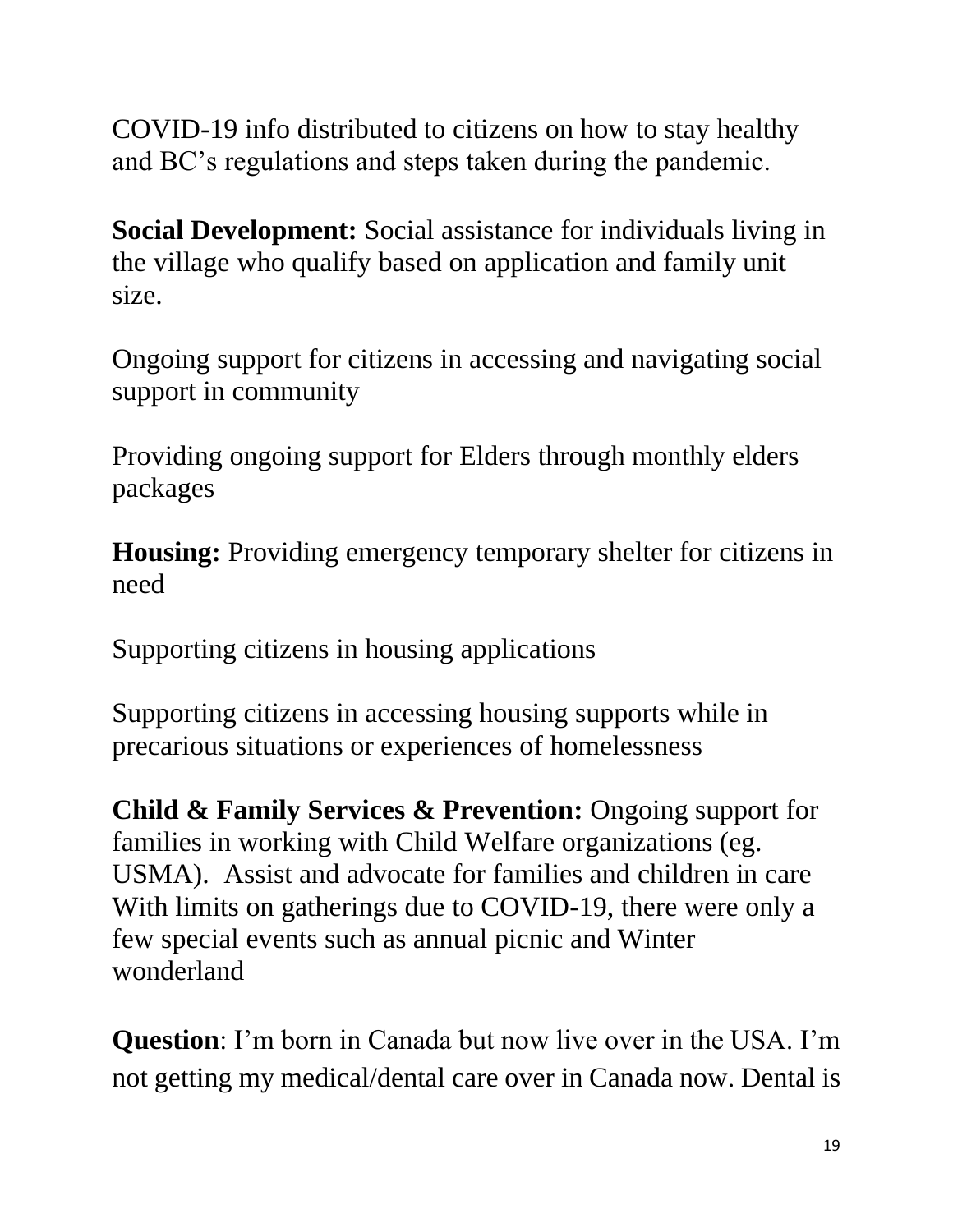expensive, medical in Canada is much better. Is there a budget to cover some of those costs? I need help in dental care. We are not able to go home and use that Canadian medical since we don't live in Canada. We are in-between there.

**Answer**: Yes, that is the most expensive costs. Accessing dental services – let me look at that policy and figure that out. Lets connect in the next few weeks.

**Question**: There is a lot of information here regarding what the nation did during Covid, it was an agenda item I wanted added. Sounds like the tribe has a different response to Covid. Will we have a meeting sometime soon so members can speak on this topic.

**Answer:** Yes, thanks for that question. We will be doing a Covid Response Analysis and show what worked and what might not have worked. I must also work on this assessment. If you want to be apart of that process, I would love to bring you in so you can see what we have done and how it relates to federal and provincial approaches. I would love to keep you involved in that process. Question: Social Programs – I'd like to see notices go out to members as to what programs and services are available. Homelessness -how many units are we making available to our people. We have homeless being told no when asking for help. The little bit of information we get, we see cut and paste. A lot of people are making the same decisions.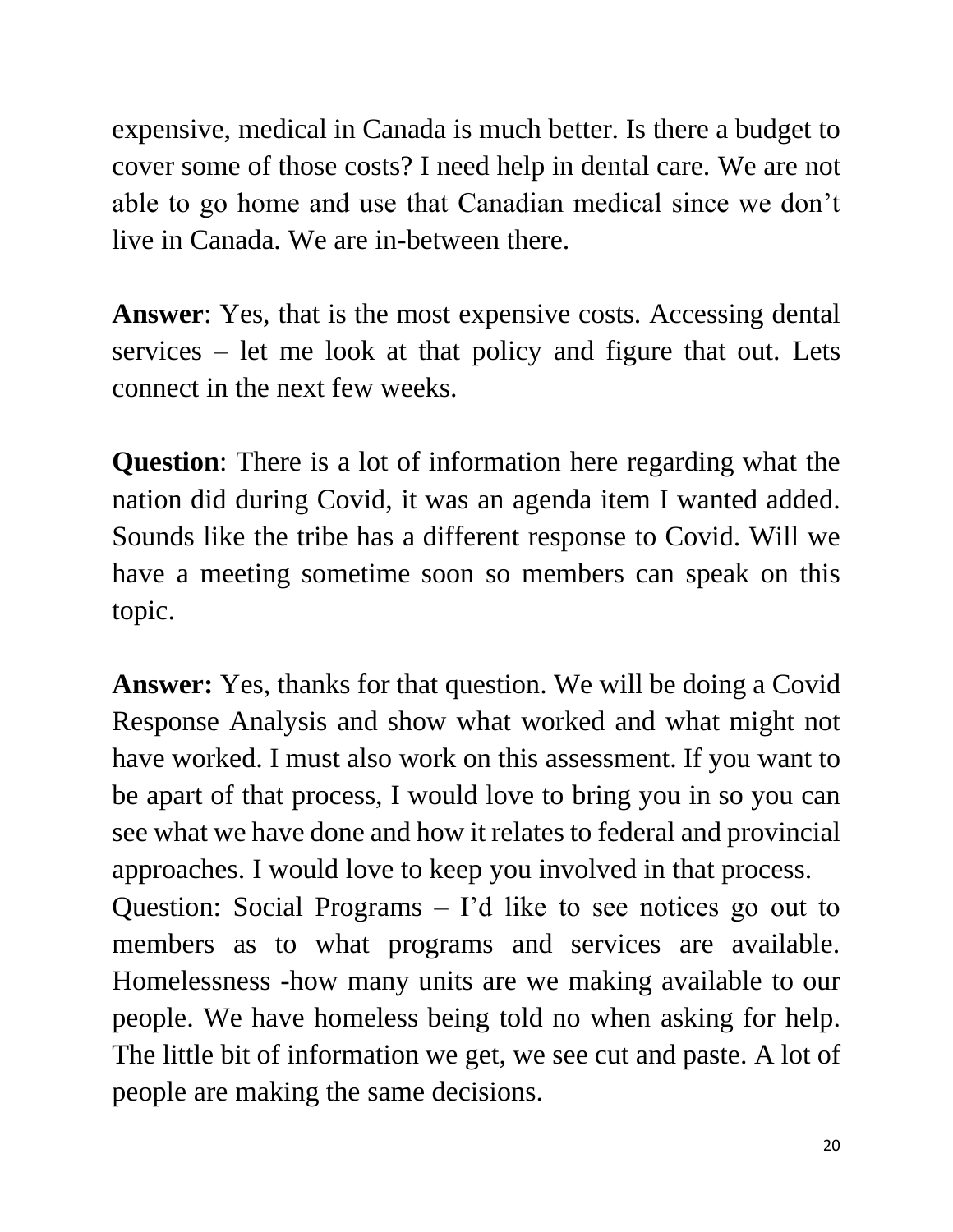**Answer**: We have had a temporary contract with an outreach worker and a big part of that is trying to find them. That person will work directly with those people for supports. I have been prioritizing that work. Communication – yes, lets make sure we get streamlined approaches.

**Question**: How many of units are being made available for housing? Units on an emergency basis.

**Answer**: Yes, we have a contract with emergency hotels and some units at The Thunderbird. We have put citizens up on an emergency basis.

**Question**: Can we have notice that outlines the criteria that suit those that are in need. Its an ongoing issue and we are not getting information here. We are constantly outsourcing. We need to cover social issues.

**Answer**: Good point. We just completed the housing needs assessment and will be updating numbers for that. In budget we have homeless strategy in supporting citizens that are experiencing bouts of homelessness. In meantime, we have provided emergency shelter support.

**Question**: We do need better communications.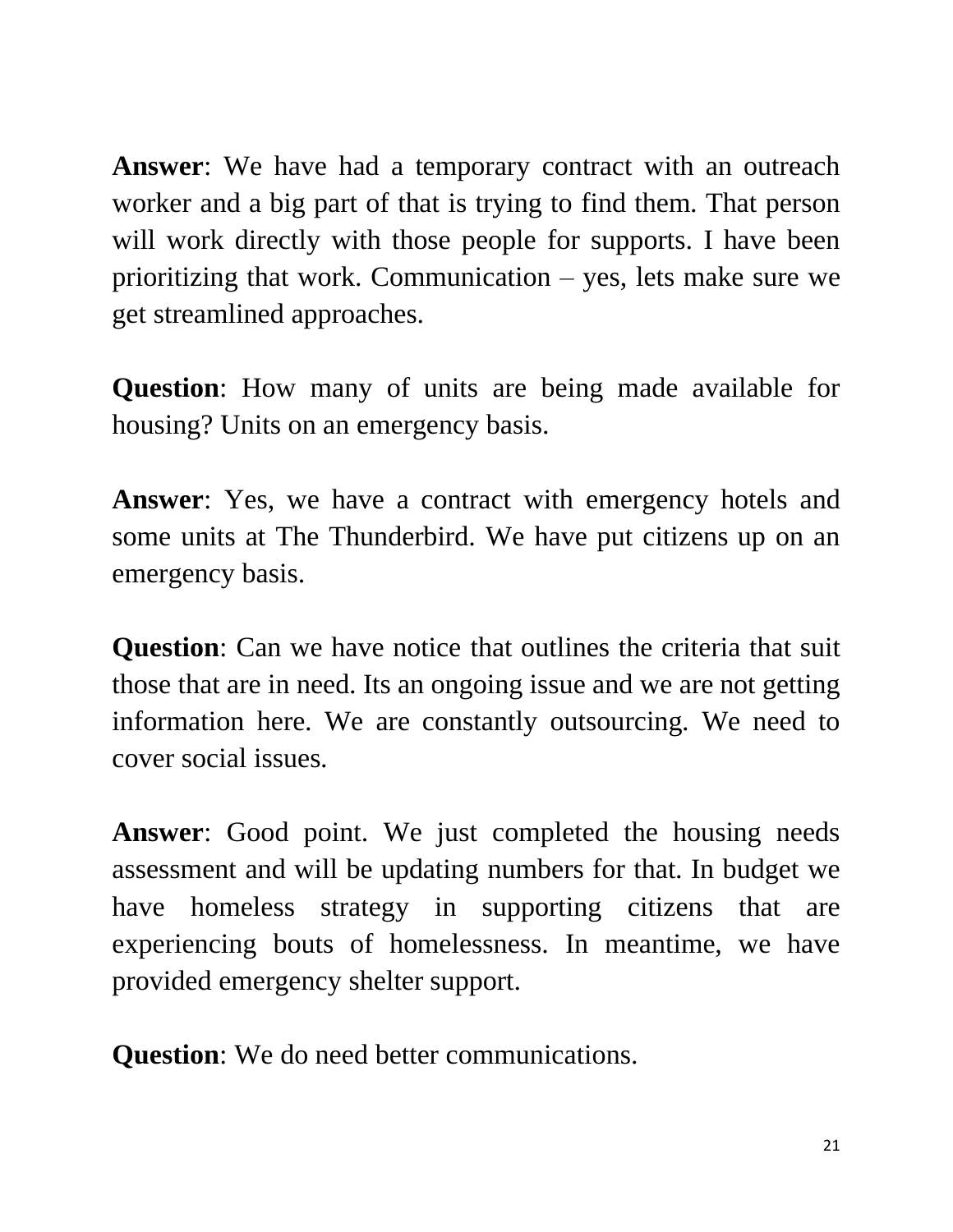**Answer:** Yes, we are looking at a whole new social media and including a communications coordinator position in the budget. We need see need to increase communications.

## **Recommend: Make it it's own position. Communications role is a large role.**

**Comment:** Yes, it is important with families and communities to connect. I've been experiencing long term care and I am grateful for Christina- our nurse for keeping in touch with my health. What will out nation do for us regarding long term care. I know rainbow gardens is open for our first nations. I hear that they have no control now who comes in and who goes out – they need to be on a priority list and it has to do with Island Health Nurses. I'm concerned about our people, our elders in need. I want to thank you for all the things finally opening up for us. I have a lot of pride in being a citizen of Uchucklesaht. I know due to Covid we could not come together, I miss our dinners. I love to be with our people. I've been wanting to move home. I am grateful for the boat to bring us back and forth to Uchucklesaht. I wonder how many people moved home? I had to move to town to work. I'm now retired and want to move home. Thank you for todays meeting and all the people involved. Choo.

**Question:** Where is the housing needs assessment?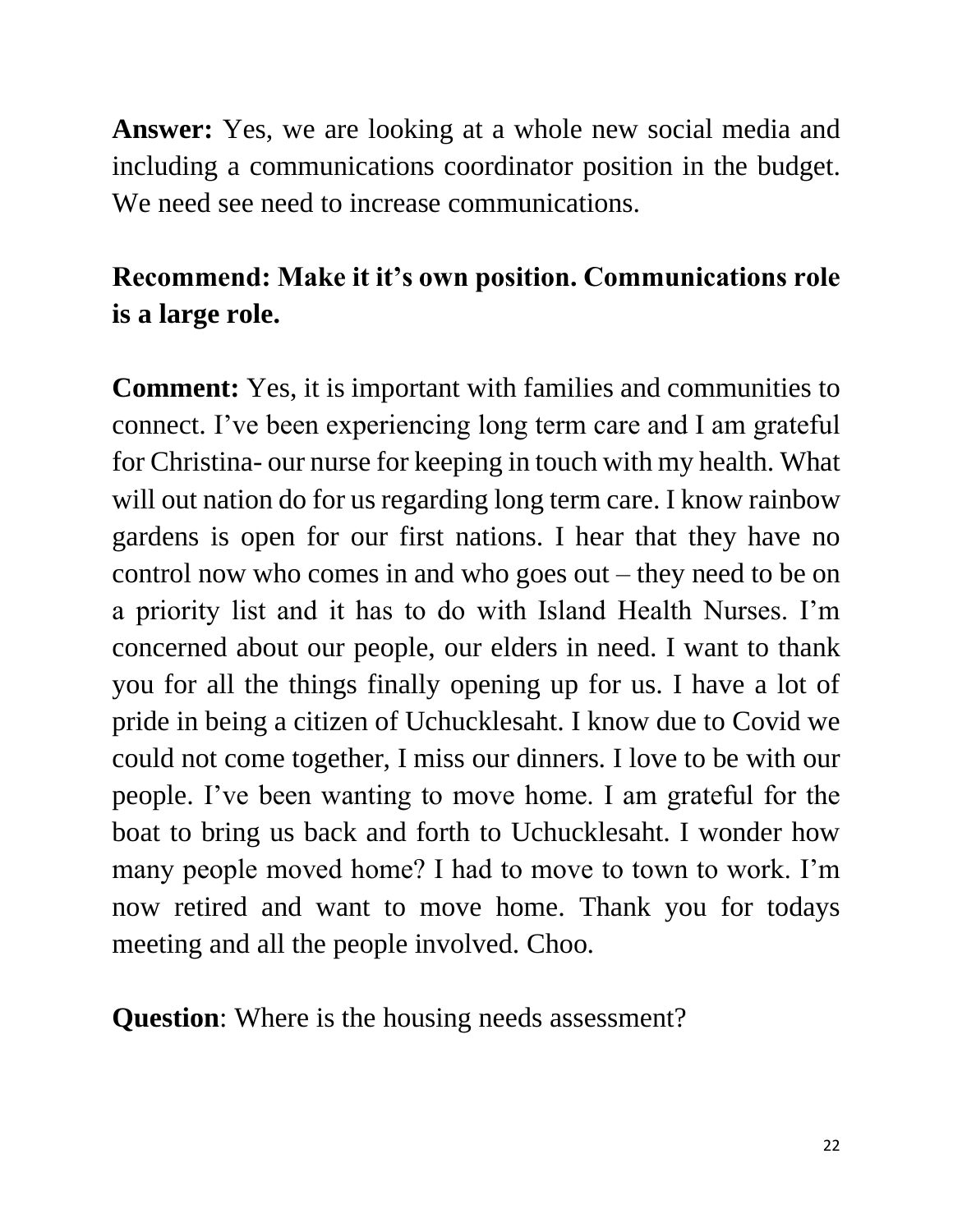**Answer:** Housing needs assessment not done yet, we are updating that data. There was invitations for citizens to participate but in future, yes, I'll add you to the list.

**Question**: Kids activities, does it include nanaimo? **Answer**: Yes, good question. We will communicate local events outside of the community. An email update did go out that there is a process in applying for supports for families to put their kids in sports/classes. I will send that information to you Ronalda.

**Question**: How many units are available in the village if they want to move home? Is there a budget for the past year on housing/infrastructure. What was done – we have not seen the budget as to what happened there. How many units are being lived in and rentals being used?

**Answer**: The last two years we replaced 14 homes in the village and there are families that will be transferred those in fee simple ownership. There is going to be a process for identifying which families had historical ownership. We are looking at phase 4 for short term rentals, renovating the six plex and use that for housing for citizens in the village and 10 unit townhouse for phase 5. We have spent around 9 million in funded money, water, sewer, roads. We have spent a lot of funds on housing and will work on the short term housing next. We are doing a subdivision plan for more lots for citizens in the village. 14 homes are available right now and owned by historic families that lived there and going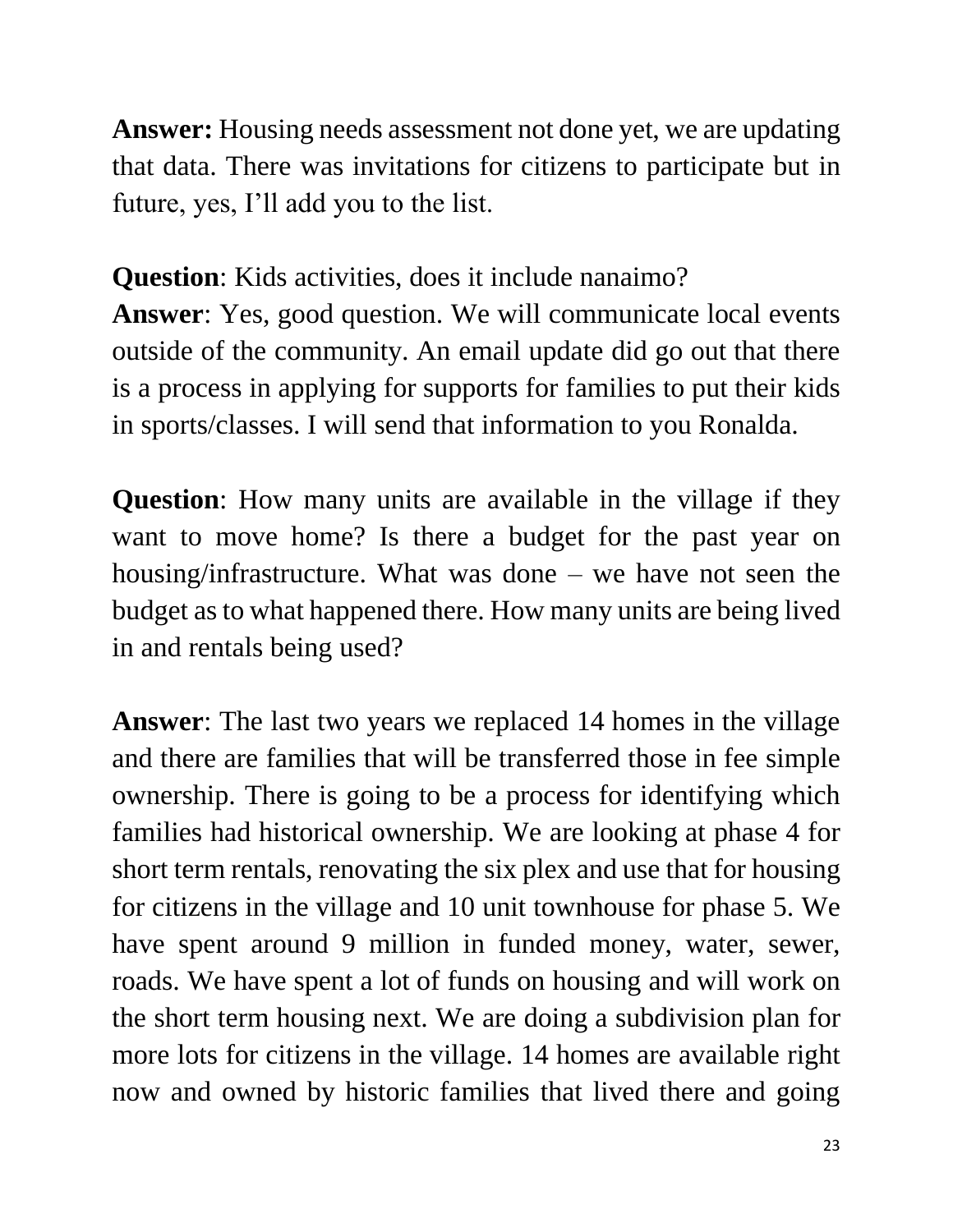through process of identifying areas. Full consultation process is in place and that will come out in near future after the surveying.

### **Education & Skills Training Supports:**

Supporting Post-secondary training requests including tuition and living allowance

## **Garden and Food Security:**

Provided monthly food support to citizens through food hampers and food gift cards include recipes for balanced healthy eating

**Question**: Tutoring, we found someone to tutor – is there a fund for this?

**Answer**: Yes, lets talk about that when I update you about the dental. I'll reach out to you. Send me your email. We can find some supports for your kids as well through other means.

### **Economic Development Annual Report –**

2021 –2022 HIGHLIGHTS- Village Phase 1 & 2 Housing Development- 14 new homes

Nucci Facility- NTC rental revenue = operating expenses

Thunderbird Spirit Water bottling plant & retail outlet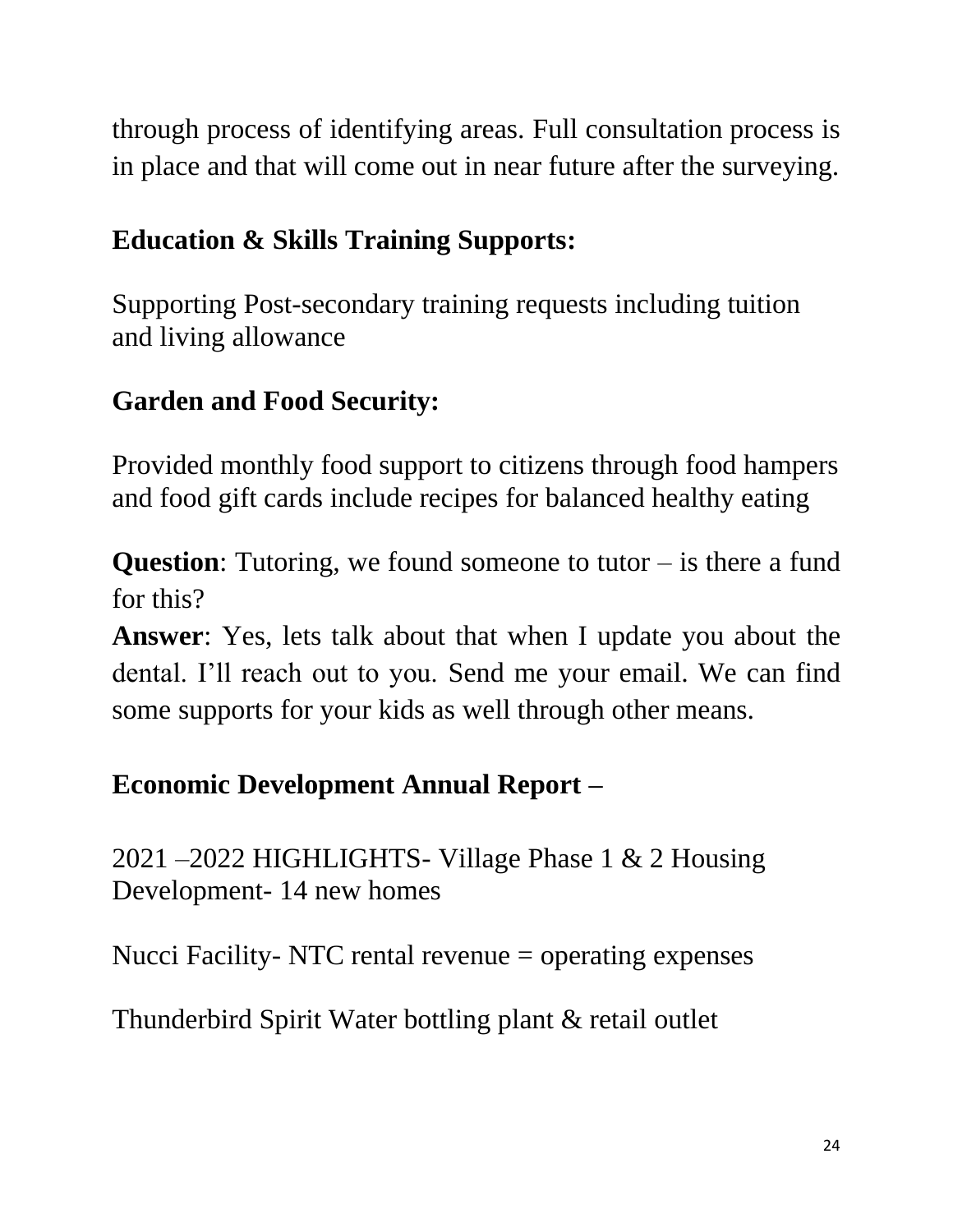Strategic location on Port Authority property to support growth and operational efficiencies

Cultivation & Harvesting Agreements with Cascadia Seaweed

Burrough Point & Diplock Island

Forestry Partnerships- Revenue from harvesting agreements

#### **Hired new Economic Development Manager- November 15, 2021**

Impacts: Supply chain issues for Thunderbird Spirit Water from plant equipment to packaging

Thunderbird Spirit Water markets dissolved - halt of virtually all business and leisure travel for 2+ years

Thunderbird Spirit Water retail outlet yet to open to reduce interactions with public for health safety of all our members & staff

Restrictions on relationship building & in-person marketing, conferences, trade shows, in-person meetings canceled

Challenges of recruiting and retaining employees happening throughout all sectors of economy due to government supports & personal health concerns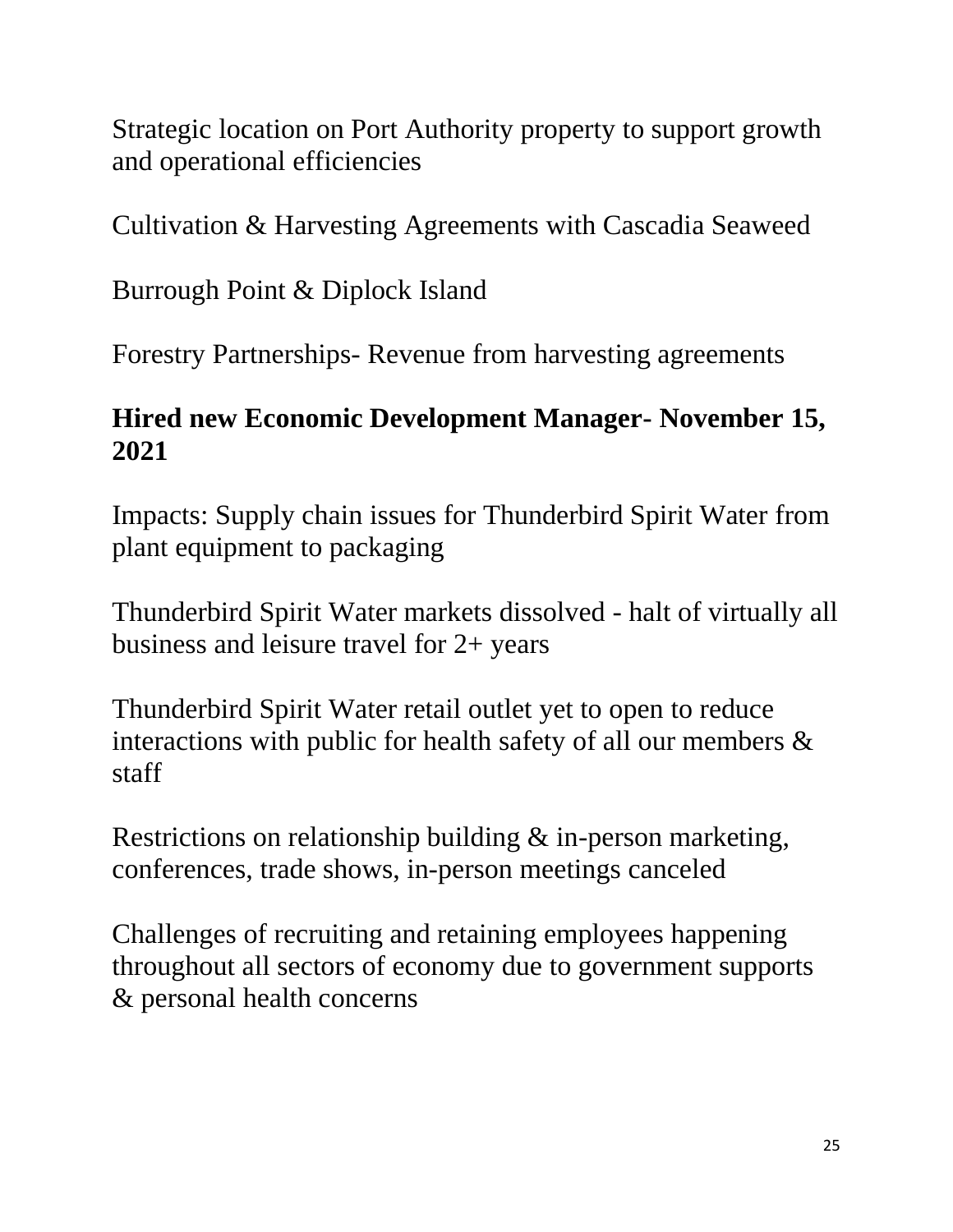**Thunderbird Spirit Water**- 2021 World Water Championship *Gold Medal* award for best tasting water, AGAIN!

2019 -2021 for World's Best Tasting water

1 year delay to receive production plant permit due to COVID

New marketing program to launch with new website, social media, improved branding

Focused on UTG cultural values, teachings, activities, lessons, history: the water is more than a product, it is a sacred source of life

New carbonated water product line

Potential new larger-format boxed water and environmentallyfriendly packaging (\*no plastics) Working towards new cannabis-infused product lines

**Seaweed & Seafood**- Cascadia Seaweed kelp farm partnership at Borrough Point & Diplock Island

Shareholders of Nuu-chah-nulth Seafoods Limited Partnership (NCNS aka St. Jeans)

**Forestry**- Maintaining revenue opportunities within Important Harvest Areas (IHA's)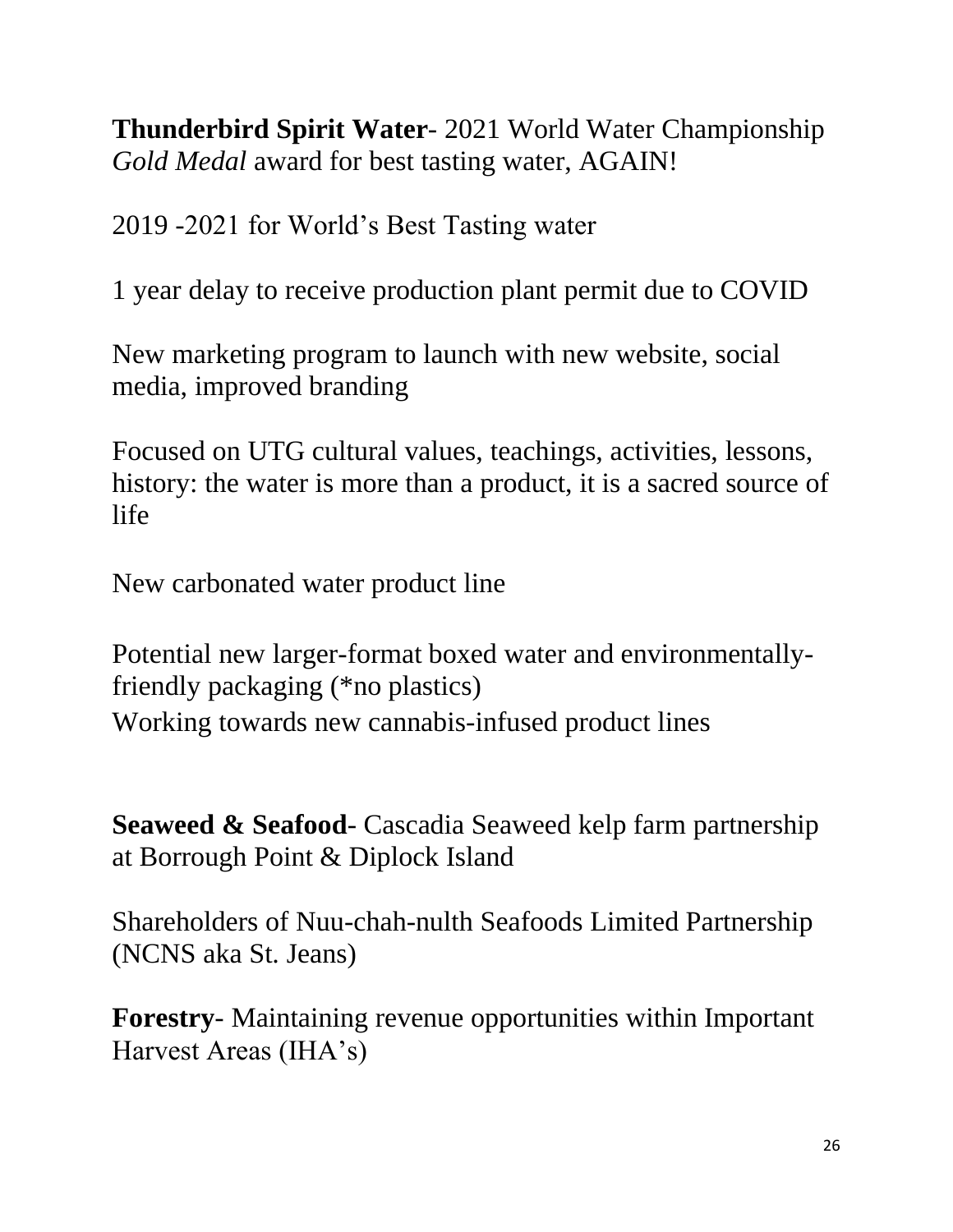Exploring opportunities to create Community Forest License

Application for funding to Province in support of investigating potential to develop value-added products from wood biomass

**Village Development Phase 3**- Construction to start this year on new Wellness Centre and Longhouse. Working with Lands & Resources to develop an Active Transportation Plan focused on trails and marine transportation to service residents and potential tourism markets

**Economic Development Plan**- New 5-Year Economic Development Strategic Plan to start this spring. Will be seeking input from community members.

**Exciting times-** Investments are Bearing Fruit - Opportunity Leads to Prosperity

**Focus on Long-Term Economic Sustainability**- Make prudent investments today to create income streams for generations to follow

**Create and Leverage Business Partnerships**- Build mutuallytrustful and beneficial relationships to leverage others' resources, mitigate risk exposure to UTG and, therefore, maximize our potential return on resources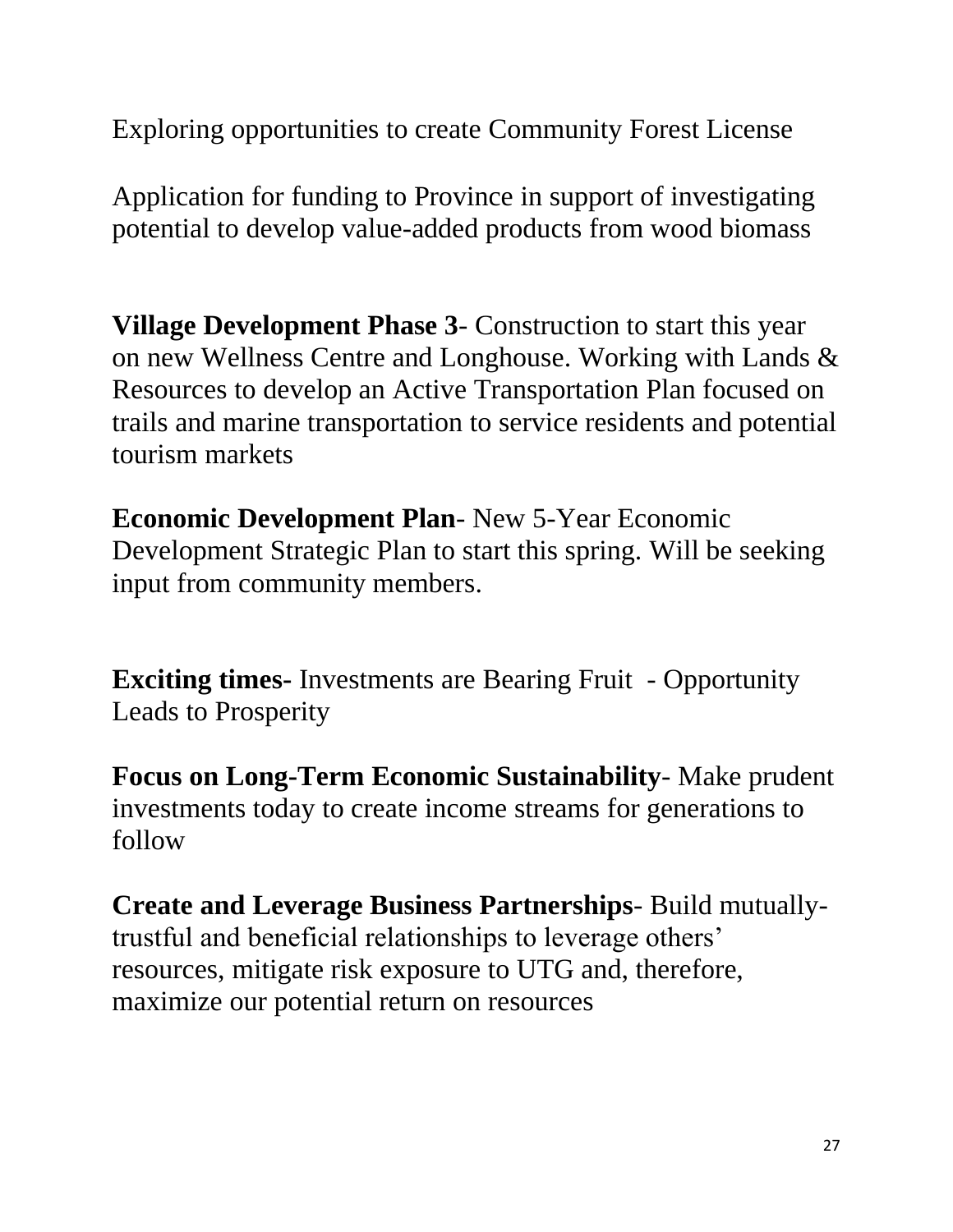**Economic Development Strategic Plan**- Complete plan this year and make prudent, timely decisions to implement recommendations

**Transmountain Pipeline Expansion & RBT2**- Both projects are important to UTG as they would result in increased shipping in our waters

Remain engaged in discussions and negotiations to protect UTG interests and opportunities

**Question:** Can we get a more detailed report on the forestry program?

**Answer**: I am in a learning curve here. We are looking at the MOU's with Interfor and Mosaic right now to improve our relationship with them. I am learning a lot in that sector. I'd be happy to answer specific questions if I could do more research to provide those answers with you.

**Comment**: Just a budget on the history on what happened in the last year?

**Answer:** Yes we can do that.

**Question:** What is the pipeline expansion project? I thought we wanted to protect the ocean and wildlife.

**Answer**: As project goes through – Maa nulth Treaty Society is leading those negotiations and I'll review that information.

**Director of Lands & Resources Annual Report** –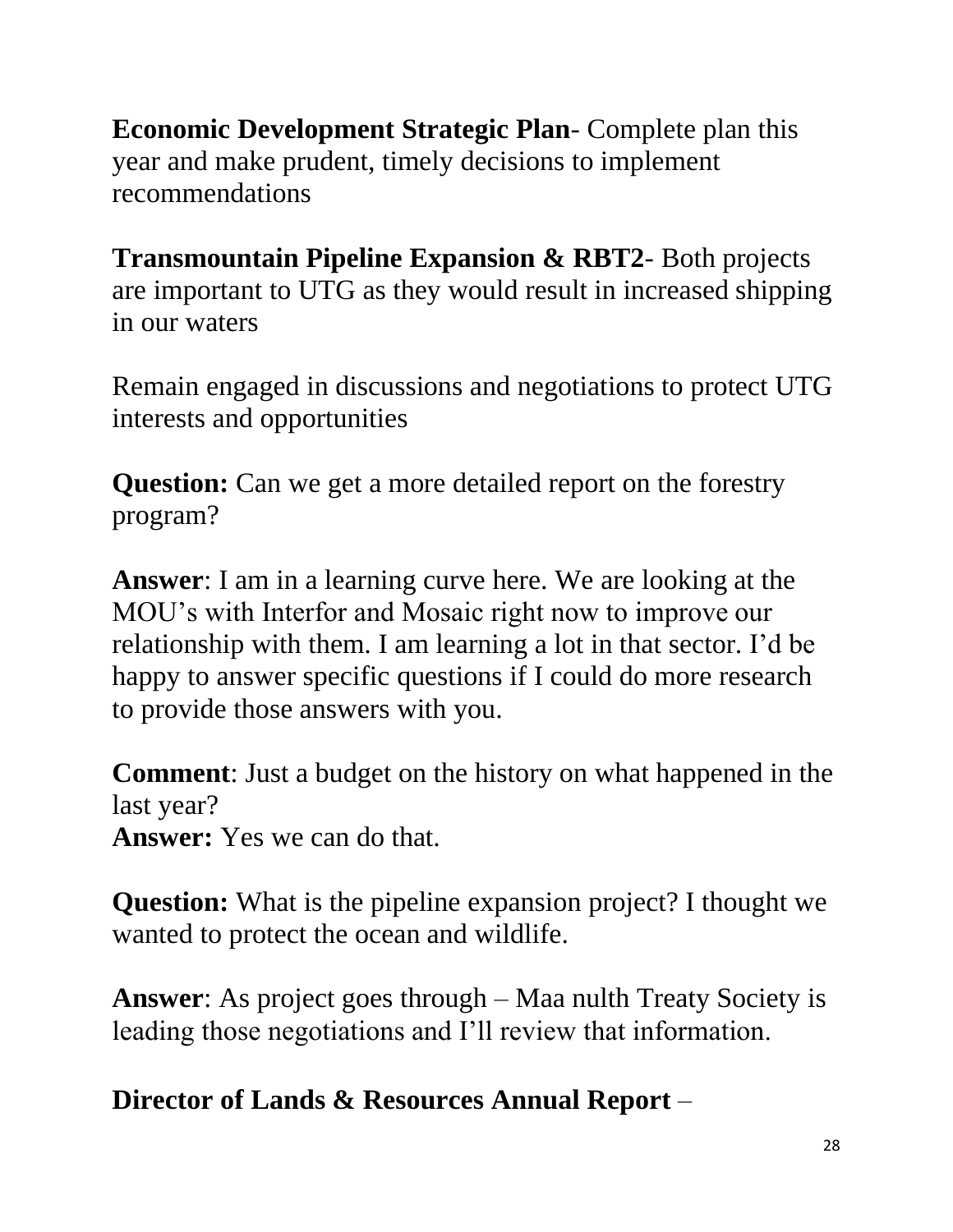**Fisheries** - The Department of Lands and Resources continued to undertake the food fishery program. Food fish was harvesting was organized and distributed by Tribe Government Staff. The 2021 food fish program completed six fish distributions between March 2020 and 2021.

As part of the food fishery program the following percentages of Uchucklesaht's portion of the Maa-nulth Allocation was harvested. The allocation is based on the number of enrollees at the time of Treaty Signing. This allocation will be increasing in 2023 as the number of enrollees has increased and it will be recalculated through the Maa-nulth Treaty Society.

Fish Fence operation continued for 2021, and as usual wouldn't have been possible without the efforts of Tina Halverson. Fence count numbers are important for escapement estimations. An ARIS sonar unit was loaned to the Tribe Government during the 2021 fish window and is planned for the use again in 2022. Grant funding options are being explored to allow for the purchase and permanent installation of an ARIS Unit.

The Me-Too clauses of the Treaty are currently being explored by Maa-nulth Nation staff and Maa-nulth legal teams to identify actionable pathways forward for negotiation with DFO with the end goal of a Maa-nulth Nation based Mosquito Fleet commercial fishery.

Harvest reporting of both allocated and unallocated fish species is crucial for ensuring continued access and species management. Fishing effort, successful or not needs to be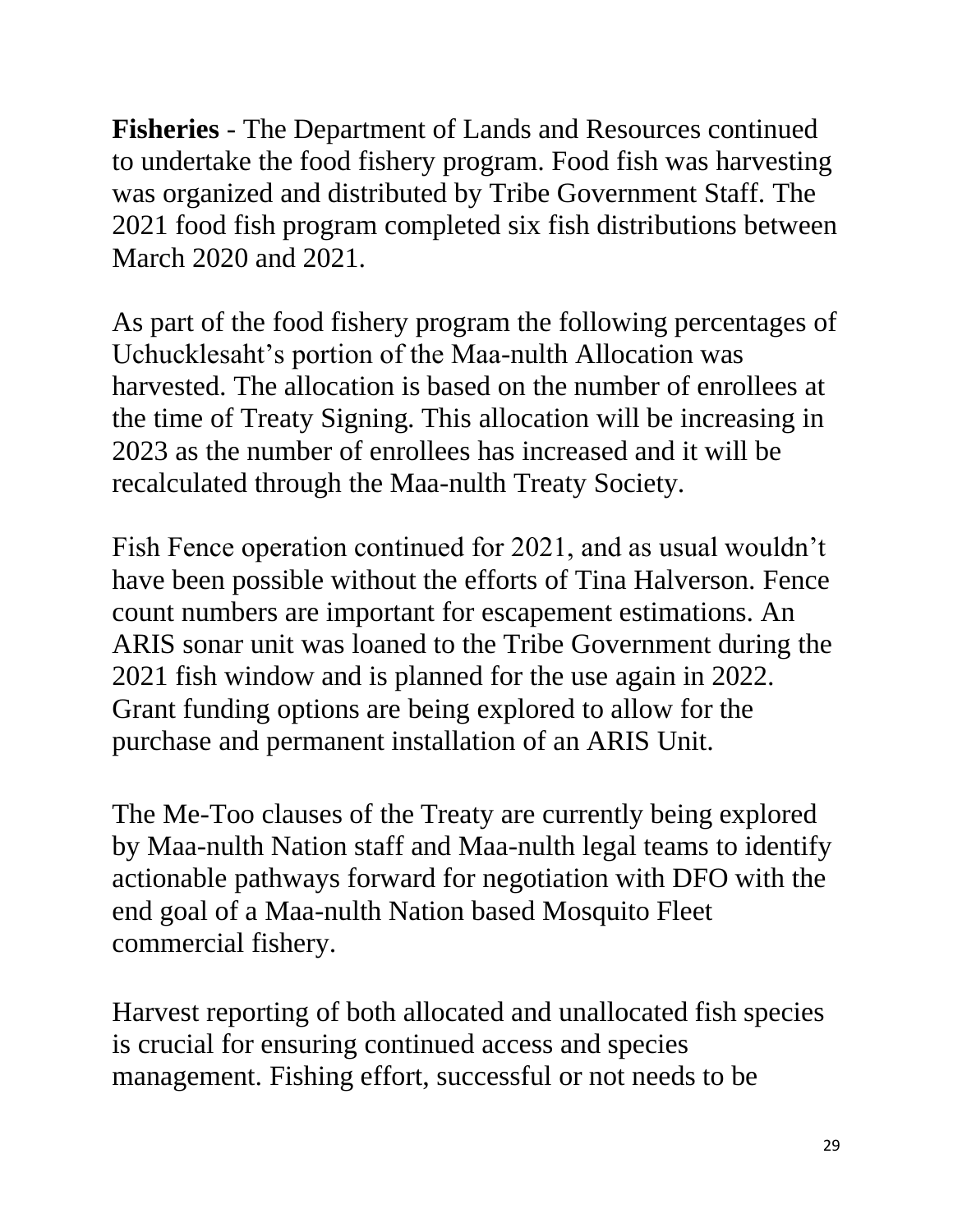reported as this information lends strength to commercial fishing management requests and or allocation determination.

**Wildlife** - Daytime and Nighttime Ungulate Surveys were completed in the Clemens Watershed. No Deer or Elk were observed during the surveys.

Harvest reporting of is crucial for ensuring continued access and species management.

No Elk harvest occurred per agreement in the Maa-nulth wildlife harvest plan. Per the Maa-nulth Wildlife Harvest Plan Uchucklesaht has rights to one Elk from the Nahmint Herd. However, Nahmint Herd populations cannot currently support a harvest.

**Lands** - Village Revitalization Phase 2 works were complete in 2021. This included the construction of eight new homes. Village revitalization works survey has been completed and is undergoing survey and legal review. Following survey drawing completion, titles can be defined for individual lots and title transfer can be completed. Phase 3 of the Village Revitalization works will include construction of a Wellness Centre and a Long House.

**A new Emergency Preparedness Plan has been developed for Uchucklesaht Lands and Assets.** This includes an Emergency All Hazards Plan, development of a Emergency Operations Centre, and A Community Wildfire Resiliency Plan was completed with support of a consultant (grant funded) for lands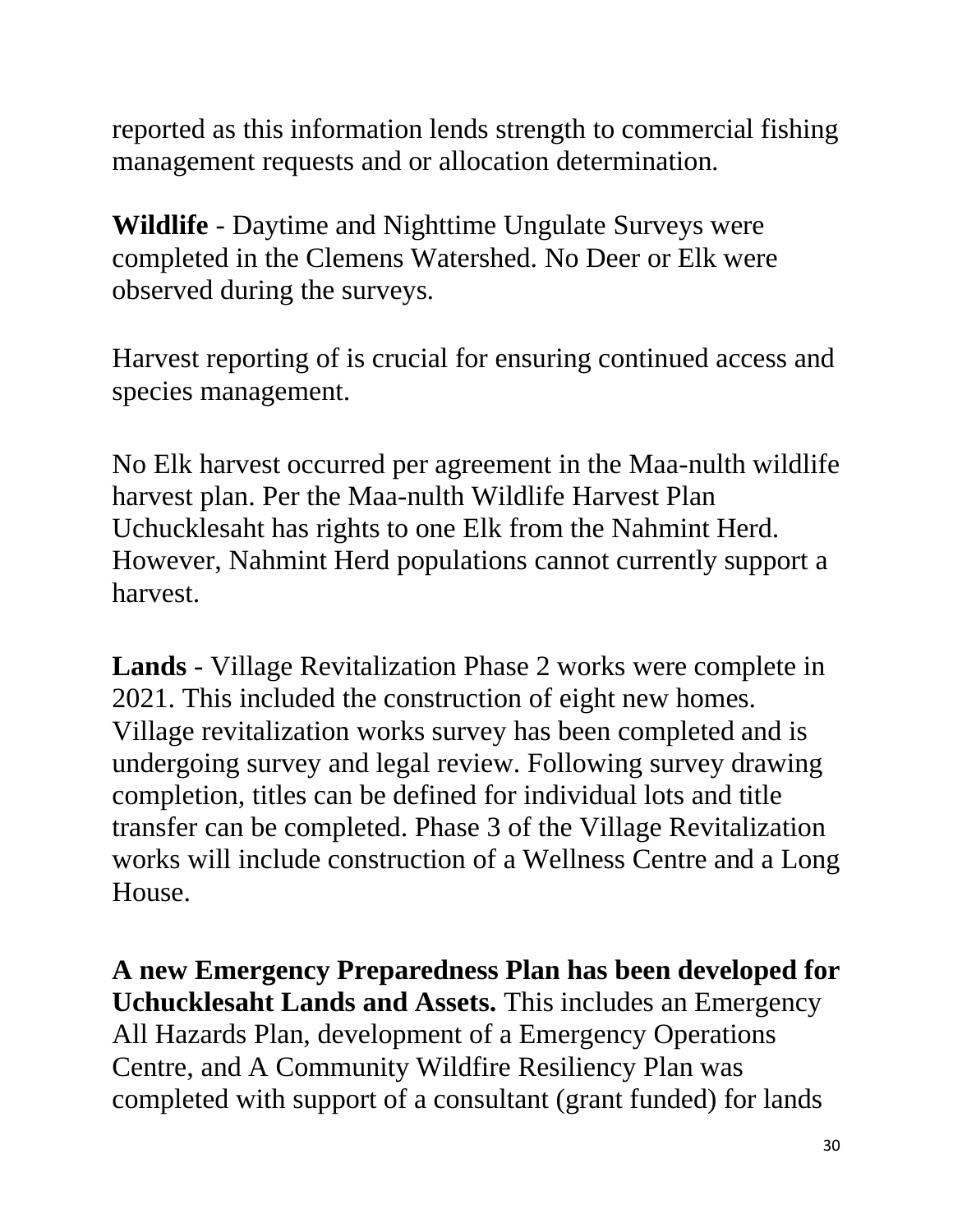immediately surrounding the Village. This plan includes provisions to mitigate wildfire activity on Treaty Lands, specifically around the Village. This report provided recommendations for wildfire fuel treatment, grant funding was secured for this work and it will be undertaken in 2022.

Official Community Plan update works were completed by staff and a consultant, with support of a funding grant. These works identified that a more detailed review and revision of the OCP is required, including review and revision of the Zoning bylaw. This work will be supported by Grant funding.

**Foreshore Mapping** works have been started to document all float homes located within Uchucklesaht Territory. The purpose of this work is to identify those legally, and illegally located within or fronting Uchucklesaht Lands.

**Reasonable Opportunity Agreement** Technical Working Group meetings occur monthly. The purpose of these meetings is to ensure reasonable opportunity to harvest wildlife, migratory birds and cultural resources from traditional territory. This group has been successful securing funding from the Province for the completion of a Ungulate Cumulative Effects Report for Maanulth Nation's Territories to identify factors impacting Ungulate life success on Maa-nulth Lands.

We revised our Important Harvest Areas (IHA) in 2021 for 2022 to create more sensitive habitat to be covered by IHA's. This was done by completing **GIS spatial analysis** and subtracting areas that wouldn't face harvest or licensing pressure. The subtracted areas were then added to areas that weren't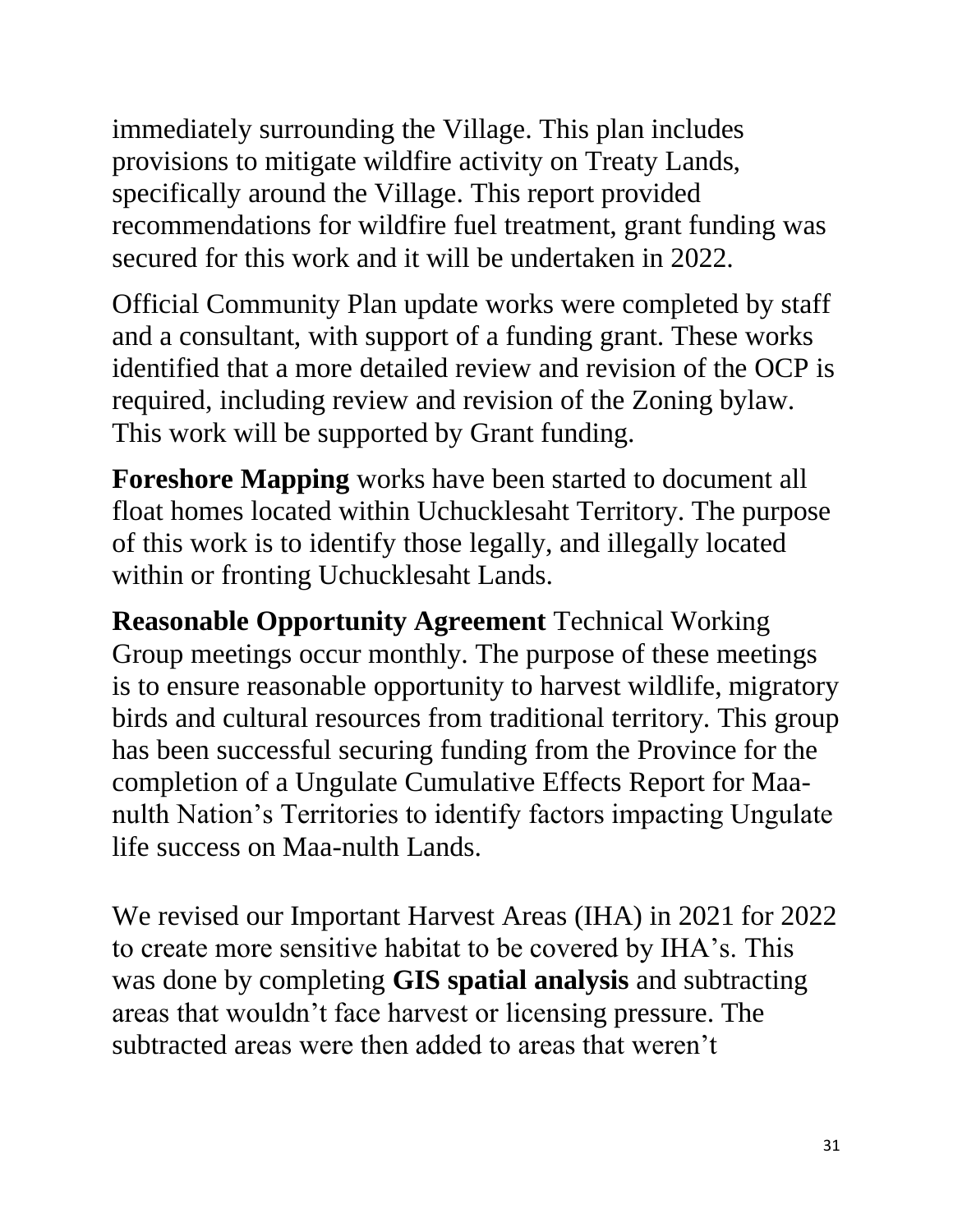previously covered that could harvestable areas, or other areas that may see licensing pressure.

We have started a **Marine Stewardship and Management Program.** This program is fully funded through the Salish Sea Initiative. The intent of this program is to undertake monitoring and stewardship of Uchucklesaht's marine environment for long-term sustainable management, and to create baseline data to support response to an environmental emergency, and or climate change. This program will monitor key marine habitat indicators, and will specifically focus on marine birds, estuary areas, clam beaches, and other sensitive habitat features. The funding supports three positions and covers asset acquisition and operation costs. The program is funding the purchase of a landing craft, a run-about vessel, a side-by-side, Survey Quality GPS equipment, a drone, a remote operated vehicle, sampling equipment, GIS quality computers, and training.

**Question**: I need more information regarding the pipeline, I don't like it and would oppose it.

**Answer**: Transmountain pipeline is on the mainland but ends up in Vancouver. It means it will be increasing shipping going through our waters off of Barclay. We entered into discussion to protect those waters best we can. We are protecting our rights and fishing areas. We have tankers going through our waters, so changes are high so we are protecting ourselves. We are not building a pipeline. It's the federal government pipeline that was going to happen no matter what.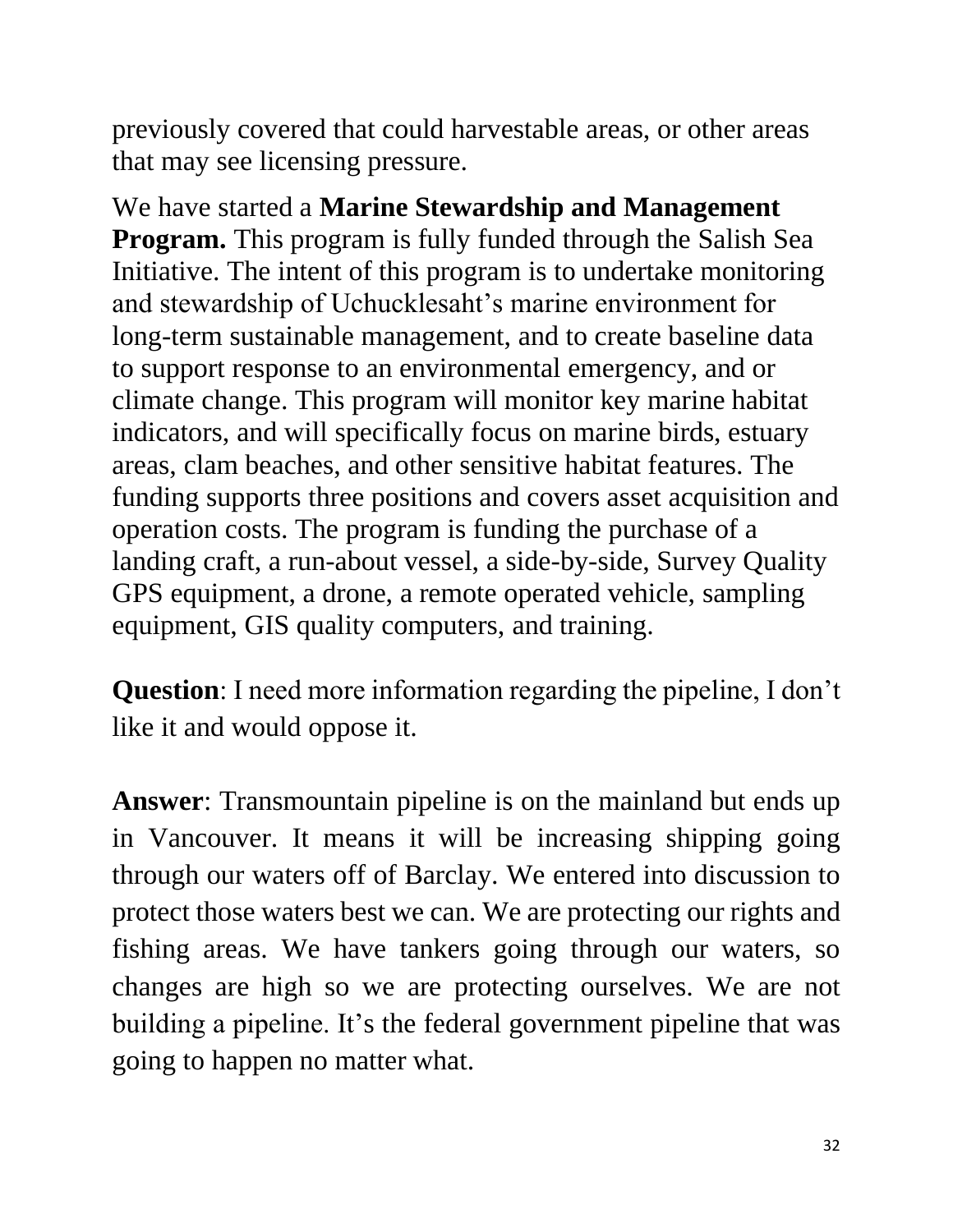**Question**: Do we have funding for members to participate in the fishery this year? By way of costs – traps or equipment for members. What sort of incentive do we have for our members to fish on our own?

**Answer**: Have not considered that, it is an interesting idea to get people out there actively fishing.

**Question**: Have we changed our community plan to suit the other management plan with Island Nations. Are we participating in that change and supporting our stocks? Possibly participate PinaPed society.

**Answer:** Uchucklesaht has a plan in place to do sampling if we do harvest PinnaPeds. Treatment and Use after harvesting must be created. How to cure the meat, etc…it is interesting. All citizens have the right to harvest Pinnapeds. Pinnaped management is something we are exploring.

**Question**: Could we invite Mr. Seaweed to our community to teach us how to harvest them properly?

**Answer**: Yes. Nothing in the budget for that harvesting at this point.

**Question**: Are there hunters that stay out at the resort out Henderson? Can we stop them from hunting in our territory?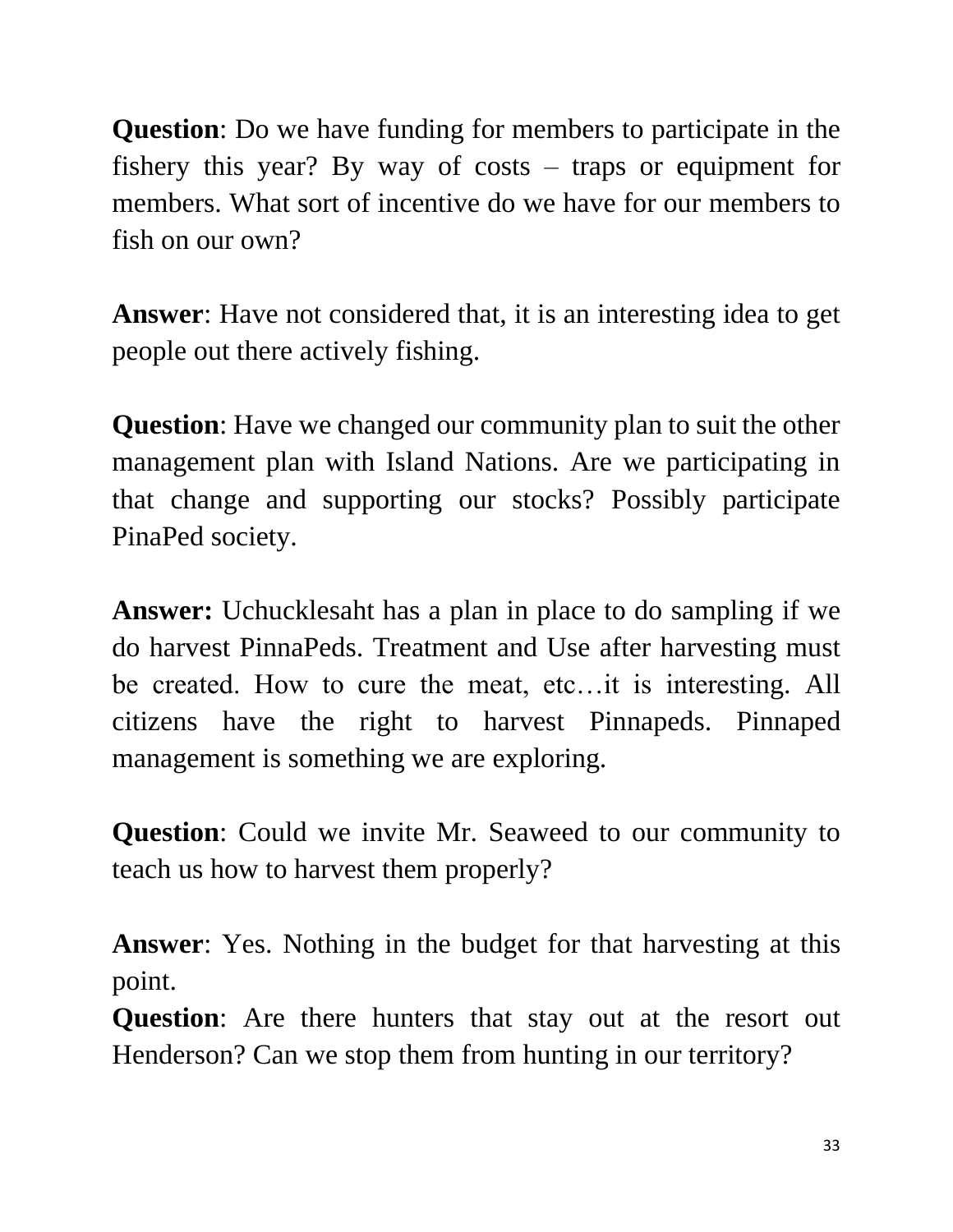**Answer:** No hunters operate out of the lodge. We do have gate by Clemens Bridge and denied requests from guide outfitters to our area past that gate. Bear hunting is most frequent out there, it is a big bear area. We don't have a lot of tools to keep them out but we strongly encourage them not to utilize treaty lands for their hunting.

**Question**: Will we import any other animals out Henderson? Deer.

**Answer:** No, not that I'm aware of. What animals are you interested in? There are beaver, cougar, bears but deer might be another one we can relocate out there.

Gate at Elbow Creek – there to protect that area. There was a huge increase in all areas of unregulated and unmanaged camping. Citizens may camp there anytime.

**Motion #02**: Uchucklesaht Tribe Peoples Assembly agrees to accept the reports as presented. Moved: Carla Halvorsen Seconded: Thomas Rush (All in Favor  $-22$ )  $(Opposed - 1)$ *Motion Carried*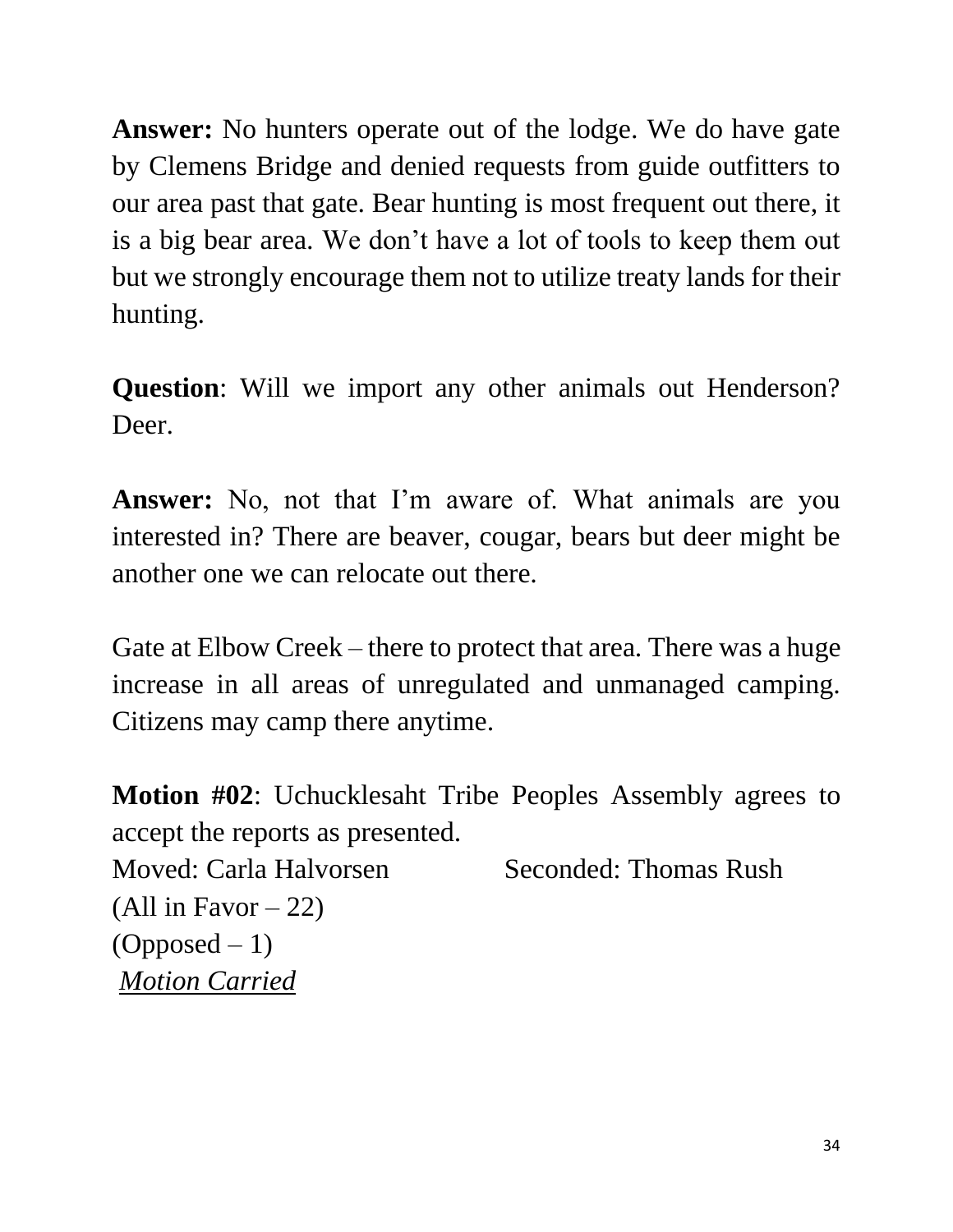*End of Meeting Request: Megan Cootes would like to say a few words: Moderator invited her to speak: Turns out it was instead brother John Cootes Speaking.*

**John Cootes Comments**: My father late Bob Cootes. I'd like to talk about the experience I had - a bad experience with the nation since I refused to be vaccinated. Charlie coursed me and got private medical information from me and fired me after that. I spoke to my family councillor and he listened to me and agreed with everything I said but refused to listen to my interests. All of us have been told we cannot participate in tribal business nor tribal governance. I see that what has been presented is many wonderful things happening in this tribe but what makes me sad is that I've been told to shut up and go away. I am here today because I want support. I also want to address Scott Coulson. Scott made the decision to have me discharged. It is in his power to do what he did. He said I could no longer participate. Scott is not a tribal member, why does he have that authority. When I look towards our constitution I see violations of my freedoms and when I inquired with my family councillor, he refuses to talk to me.

**Reply**: Administrative Issues – me and other members of administration did not fire you. You did walk away and left your position. At that point you were asked to wear safety protective gear. He is able to file a complaint. We will not get into that. Thank you for your comment.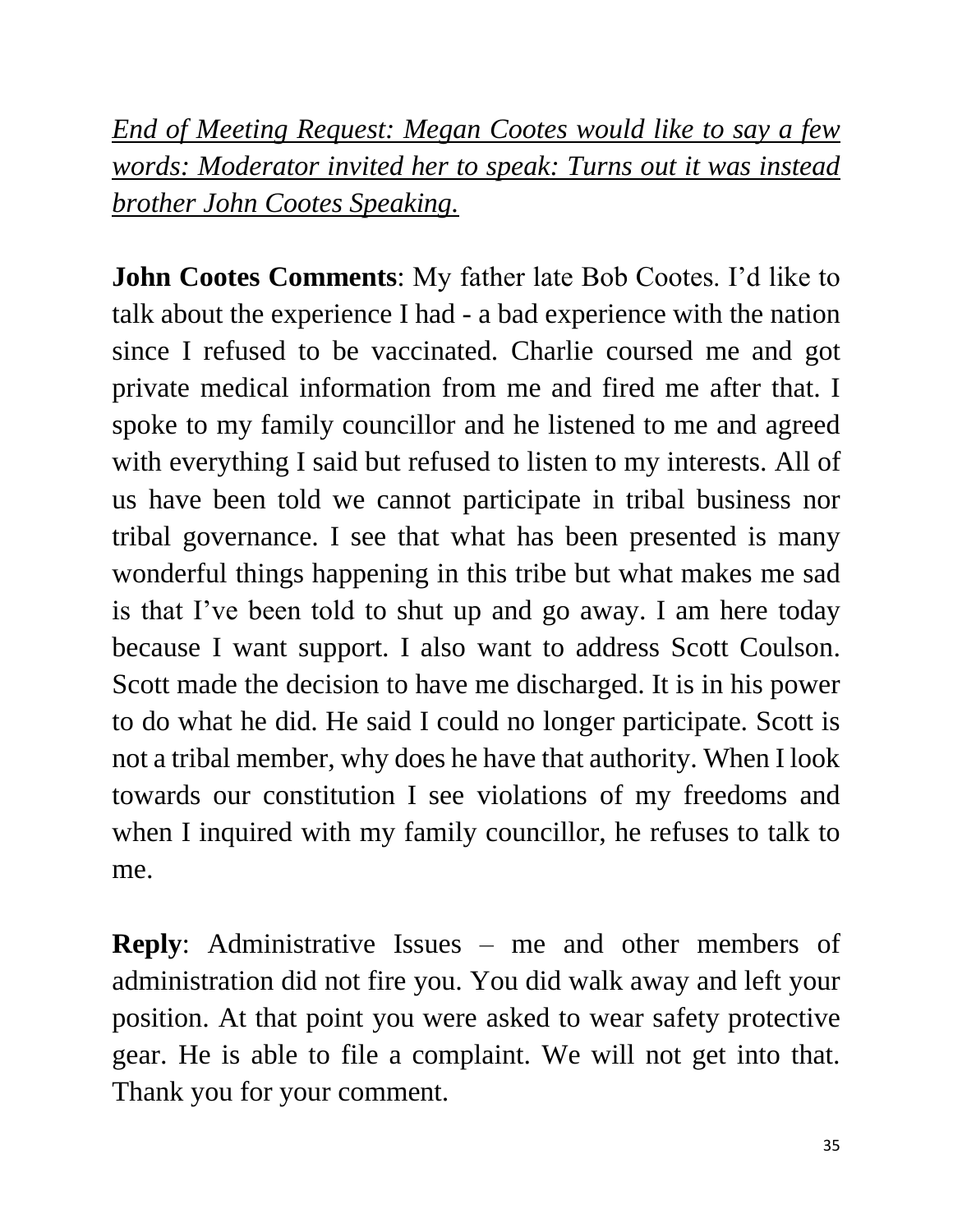**Tina Robinson**: Bobs Family was always a strong presence in the village and his kids have been trying to participate for years. This is not a place for this. If you are feeling mistreated then follow the proper process with workbc. Wilfred Jr. you handled this well. Membership need to be able to participate. A lot of membership are demonstrating discomfort with way things are being managed. Information is not being shared. People are making decisions where they don't have that right. We need voices of all the chiefs to gather correct information so we have solid information – the way our families are seated is not correct and we need to address that.

**Reply**: Government Structure – would have to work with the law clerk to see what it would take to make those changes. Government Structure – who is entitled to legislative seats. Also recommend you make some time with your legislative member to see how that works.

**Action #01**: Law clerk can send the information to Tina Robinson regarding how government structures work – example: Constitution.

**Legal Response–** There are two parallel conversations going on. Let me back up to the first one. Authority for UTG to restrict people from working with their requirements (masks/etc.) Challenges in provinces and municipalities is them saying they have a right to not wear a mask. Court cases to date say yes there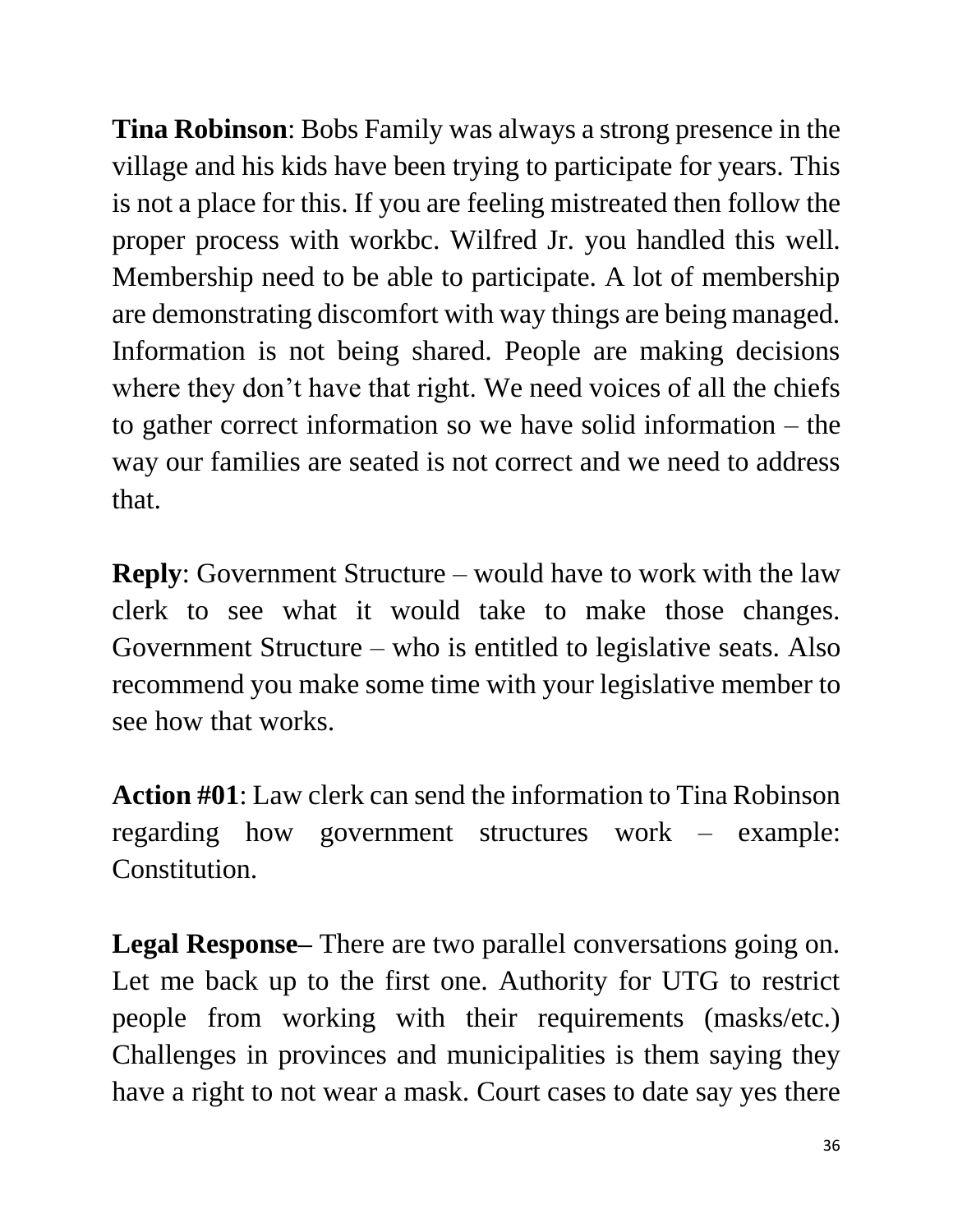is a legal authority to prohibit people from working but they uphold the power of governments to do that. Is it the right of the individual or the government? To date limited number of cases come in. Second part, not in relation to mandates but whether you were wrongly dismissed. That is the other question. You can register a complaint and appropriateness of the decision. That is the second legal question. There are mechanisms built into your system to challenge a decision made by your government. There is also Work BC, potential to say you were wrongly dismissed or improperly addressed.

**John Cootes:** Can I finish my statement. There is much conversation to be had here. This does not impact me alone. I'm sure we are not the only ones that don't want to be vaccinated. These things are a violation of the Canadian Charter of Rights.

**Finishing Statement: John Cootes** – siblings have no interest in taking the vaccination. Why do we trust the word of Canada and same government that perpetuated the genocide. Canadian Government comes to our leadership with an experimental vaccine. We jumped all over it. Why do we trust these people. Stop ignoring us. We need to be heard. My councillor needs to be more responsible than you have been. We need a review of what this is – I have statistics and mortality associated with Covid 19 vaccines. I would like to send that information.